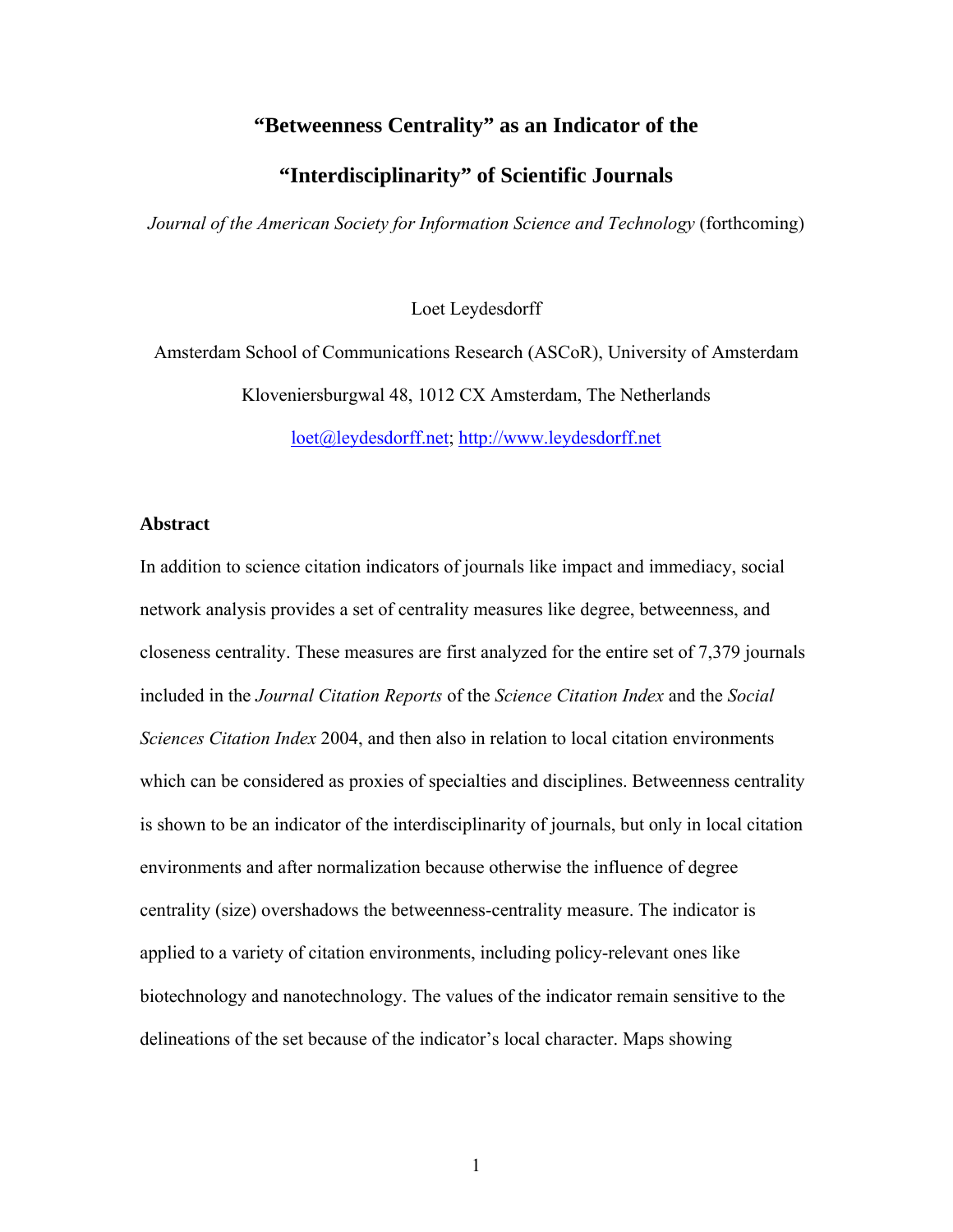interdisciplinarity of journals in terms of betweenness centrality can be drawn using information about journal citation environments which is available online.

**Keywords**: centrality, betweenness, interdisciplinarity, journal, citation, indicator

## **1. Introduction**

Ever since Garfield (1972; Garfield & Sher, 1963) proposed impact factors as indicators for the quality of journals in evaluation practices, this measure has been heavily debated. Impact factors were designed with the purpose of making evaluation possible (e.g., Linton, 2006). Other indicators (e.g., Price's [1970] immediacy index) were also incorporated into the *Journal Citation Reports* of the *Science Citation Index*, but were coupled less directly to library policies and science policy evaluations (Moed, 2005; Monastersky, 2005; Bensman, forthcoming).

Soon after the introduction of the *Science Citation Index*, it became clear that publication and citation practices are field-dependent (Price, 1970; Carpenter & Narin, 1973; Gilbert, 1977; Narin, 1976). Hirst (1978), therefore, suggested constructing discipline-specific impact factors, but their operationalization in terms of discipline-specific journal sets has remained a problem. Should such sets be defined with reference to the groups of researchers under evaluation (Moed *et al*., 1985) or rather in terms of the aggregated citation patterns among journals (Pinski & Narin, 1976; Garfield, 1998)? How can one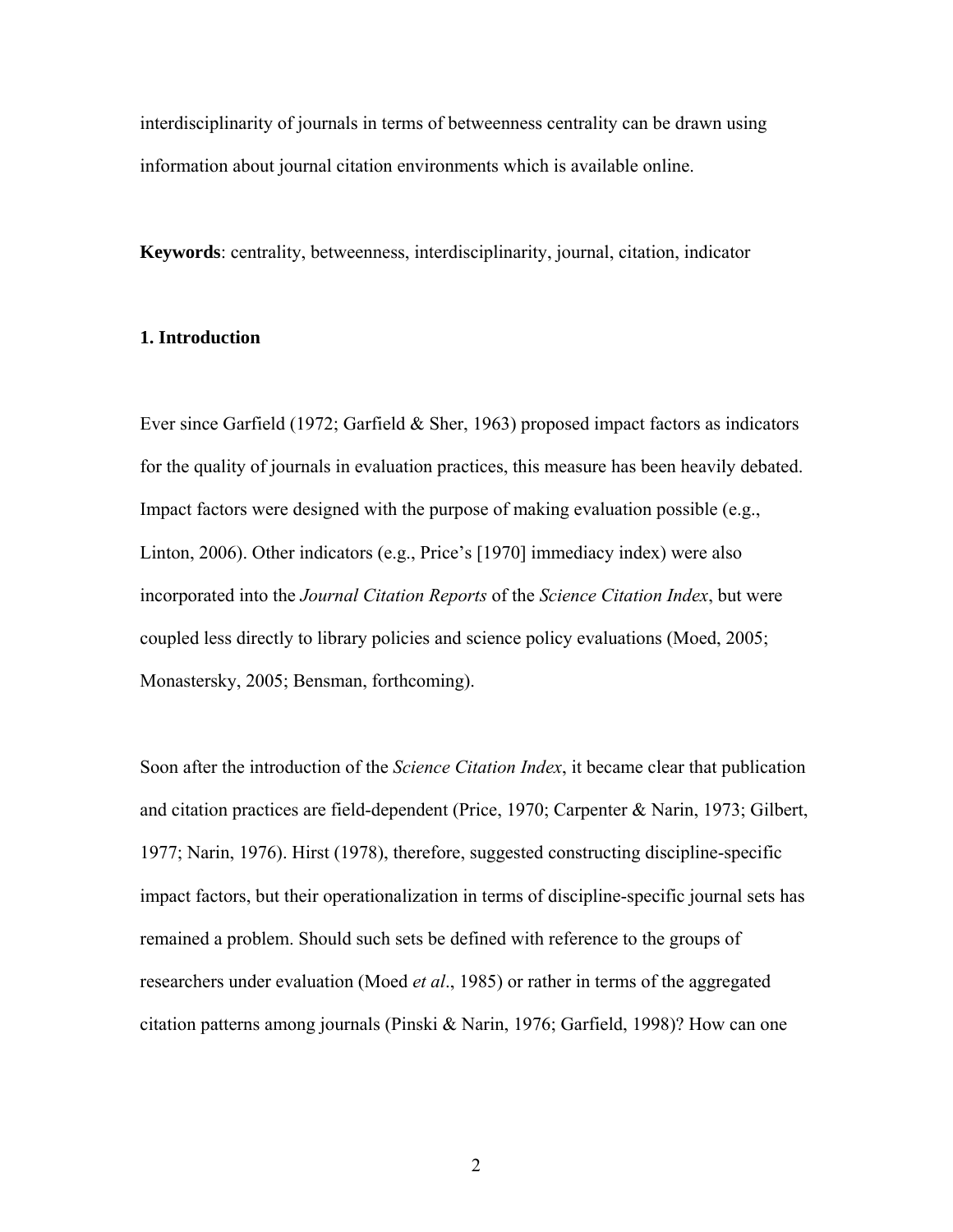disentangle the notion of hierarchy among journals and the juxtaposition of groups of journals in the various disciplines (Leydesdorff, 2006)?

Furthermore, as Price (1965) noted, different types of journal publications within similar fields can be expected to vary also in terms of their citation patterns. Within each field, some journals follow developments at the research front (e.g., in the form of letters), while other journals (e.g., review journals) have a longer-term scope. Thirdly, journals differ in terms of their "interdisciplinarity," with *Nature* and *Science* as the prime examples (Narin *et al*., 1972), while others include sections of both general interest and disciplinary affiliations (e.g., *PNAS* and the *Lancet*). In addition to the "multidisciplinarity" or "interdisciplinarity" of journals at a general level, "interdisciplinarity" can also occur at the very specialized interface between established fields of science, as in the case of biotechnology and nanotechnology.

Three indicators of journals were codified in the ISI databases: impact factors, immediacy indices, and the so-called subject categories. These indicators are based on the *Journal Citation Reports*, which offer aggregated citation data among journals. However, the subject categorization of the ISI has remained the least objective among these indicators because the indicator is not citation-based. The ISI-staff assigns journals to subjects on the basis of a number of criteria, among which are the journal's title, its citation patterns, etc. (McVeigh, *personal communication*, 9 March 2006).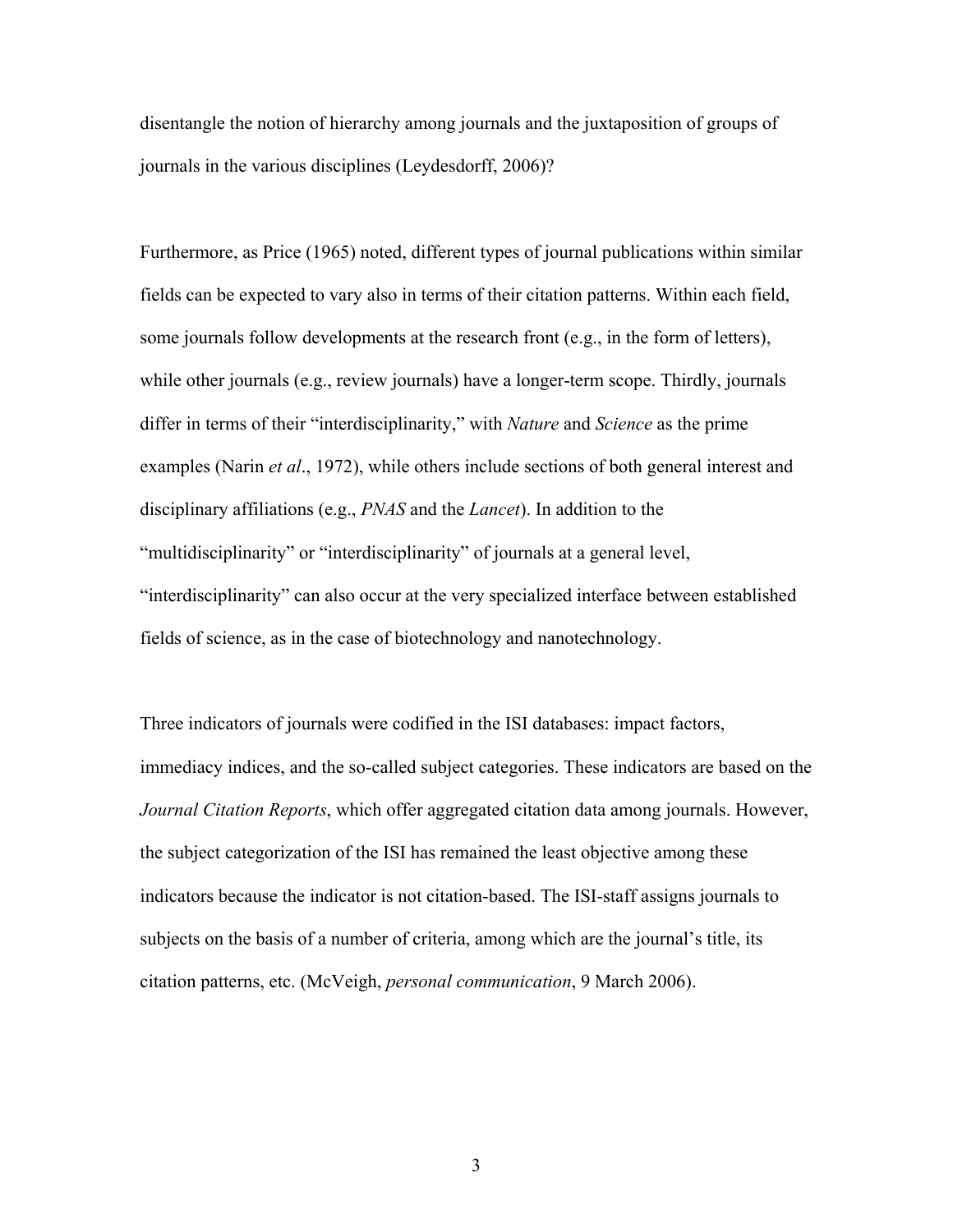An unambiguous categorization of the journal set in terms of subject matters seems impossible because of the fuzziness of the subsets (Bensman, 2001). In addition to intellectual categories, journals belong to nations, publishing houses, and often to more than a single discipline (Leydesdorff & Bensman, 2006). The potential "interdisciplinarity" of journals makes it difficult to compare journals as units of analysis within a specific reference group of "disciplinary" journals.

"Interdisciplinarity" is often a policy objective, while new developments may take place at the borders of disciplines (Caswill, 2006; Zitt, 2005). New developments may lead to new journal sets or be accommodated within existing ones (Leydesdorff *et al*., 1994). For example, recent developments in nanotechnology have evolved at interfaces among applied physics, chemistry, and the material sciences. The delineation of a journal set in nanotechnology is therefore not a *sine cure*, while in the meantime a much more discrete set of journals in biotechnology has evolved*.* Existing classifications may have to be revised and innovated from the perspective of hindsight (Leydesdorff, 2002). The U.S. Patent and Trade Office, for example, has launched a project to reclassify its existing database using "nanotechnology" as a new category at the level of individual patents.

Reclassification at the level of individual articles would mean changing the (controlled) keywords with hindsight (Lewison & Cunningham, 1988). However, this is unnecessary since scientific articles are organized into journals by a strong selection process of submission and peer review. The recursive selection processes lead to very strong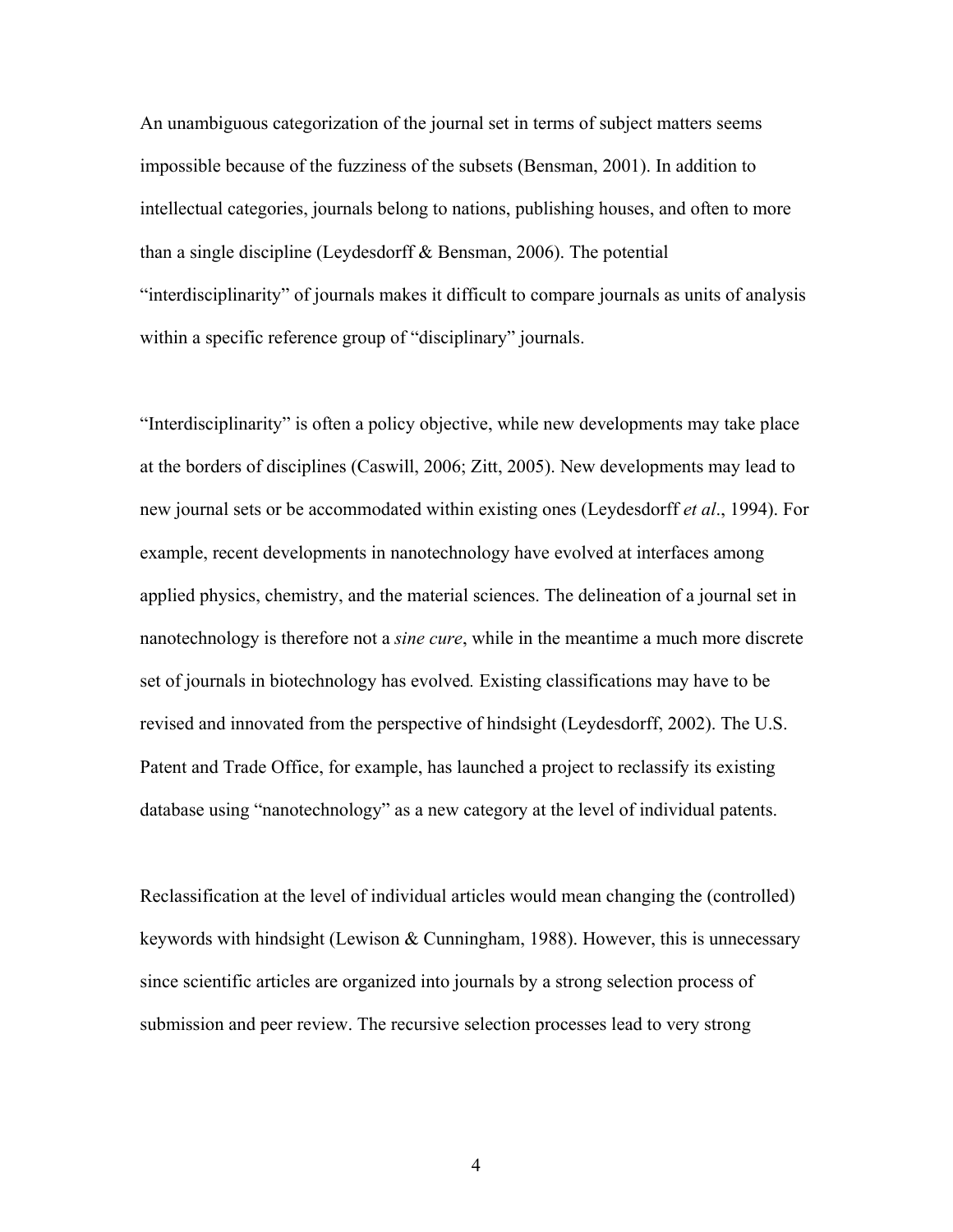structures and correspondingly skewed distributions. Garfield (1972, at p. 476) argued that a multidisciplinary core for all of science comprises no more than thousand journals.

The citation structures among journals are updated each year because of changes in citation practices. However, in the case of "interdisciplinary" developments the classification may be more ambiguous because different traditions and standards are interfaced. Cross-links (e.g., citations) provide inroads for change in an otherwise (nearly) decomposable system (Simon, 1973).

The development of a measure of interdisciplinarity at the level of journals derived from this destabilizing effect on citation structures could be extremely useful as an earlywarning indicator of new developments. In a previous attempt to develop such indicators, Leydesdorff *et al*. (1994) were able to show that new developments can be traced in terms of deviant being-cited patterns in various groups of neighboring journals. However, the opposite effect, namely that this deviant pattern also indicates new developments, could not be shown (Leydesdorff, 1994; Van den Besselaar & Heimeriks, 2001). Crosslinks may have other functions as well. Like most research in the bibliometric field, these analyses of interdisciplinarity were based on the assumption that journals can be grouped either using the ISI subject categories (e.g., Leeuwen & Tijssen, 2000; Morillo *et al.*, 2003) or on the basis of clustering citation matrices (Doreian & Farraro, 1985; Leydesdorff, 1986; Tijssen *et al*., 1987).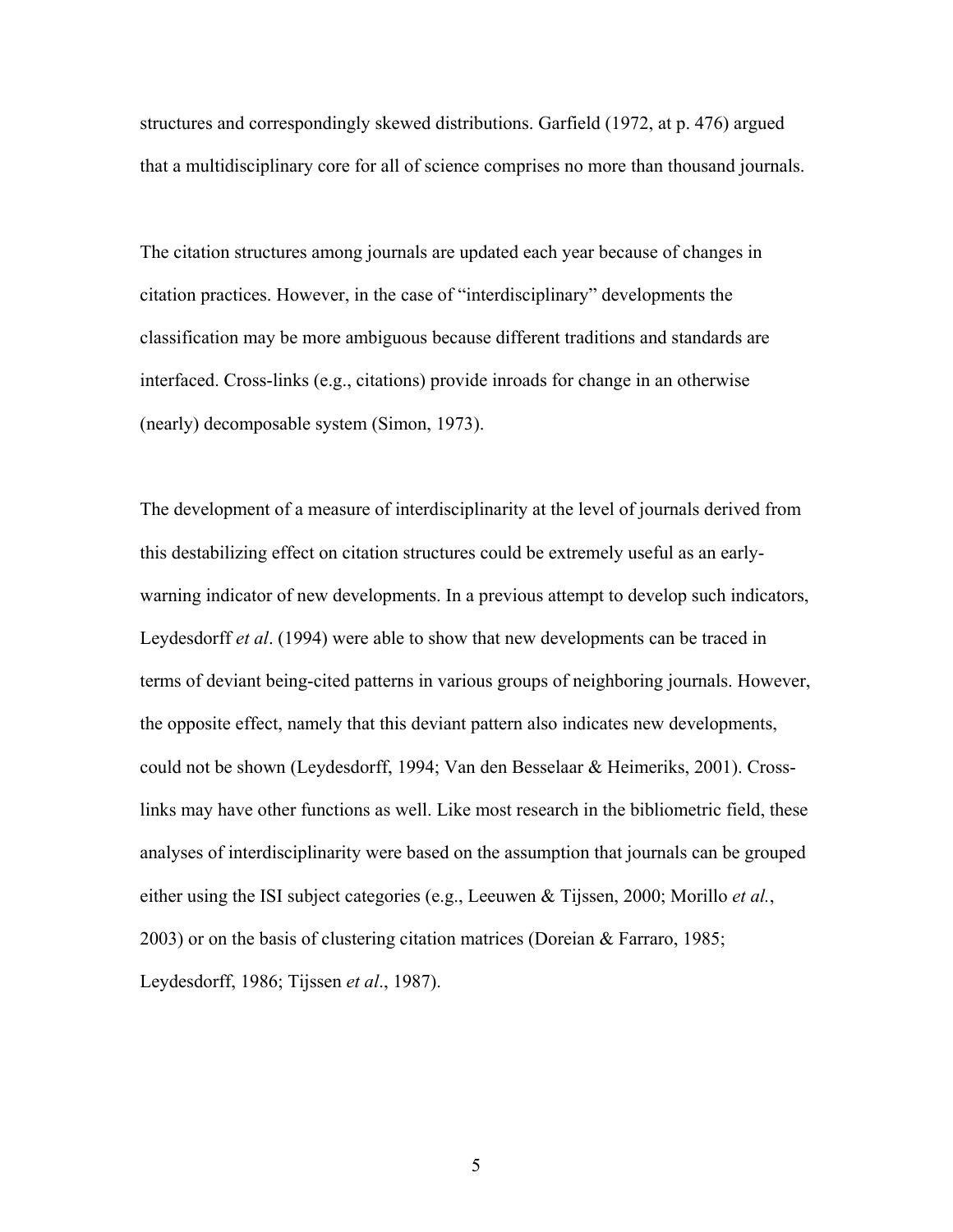Before one can delineate groups of journals in "interdisciplinary" fields, one would need an indicator of "interdisciplinarity" at the level of individual journals. To what extent do articles in a specific journal feed into or draw upon different intellectual traditions? The focus on the position of individual agents in networks—in this case journals—has been developed in social network analysis more than in scientometrics (Otte & Rousseau, 2002).

## **2. Centrality Measures in Social Network Analysis**

Social network analysis has developed as a specialty in parallel with scientometrics since the late 1970s. In a ground-laying piece, Freeman (1977) developed a set of measures of centrality based on betweenness. Freeman stated that "betweenness" as a structural property of communication was elaborated in the literature as the first measure of centrality (Bavelas, 1948; Schimbel, 1953). In a follow-up paper, Freeman (1978) gradually elaborated four concepts of centrality in a social network, which have since been further developed (Hanneman & Riddle, 2005; De Nooy *et al*., 2005):

- 1. centrality in terms of "degrees:" in- and outgoing information flows from each node as a center;
- 2. centrality in terms of "closeness," that is, the distance of an actor from all other actors in a network. This measure operationalizes the expected reach of a communication;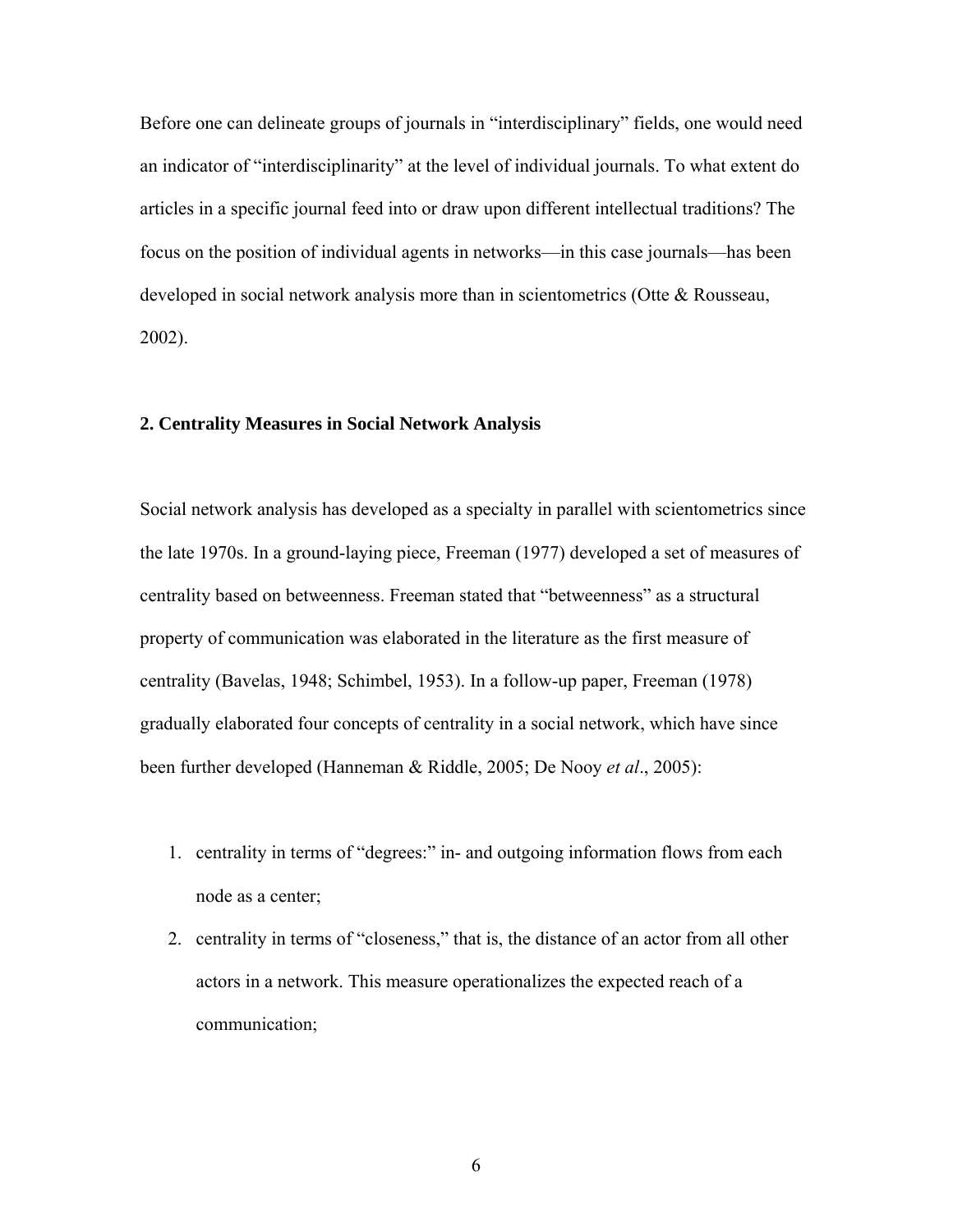- 3. centrality in terms of "betweenness," that is, the extent that the actor is positioned on the shortest path ("geodesic") between other pairs of actors in the network; and
- 4. centrality in terms of the projection on the first "eigenvector" of the matrix.

These measures and their further elaboration into relevant statistics were conveniently combined in the software package UCINet that Freeman and his collaborators have developed since the 1980s (Bonacich, 1987; Borgatti *et al*., 2002; Otte & Rousseau, 2002). A number of visualization programs for networks like Pajek and Mage interface with UCINet. The visualization and the statistics have become increasingly integrated.

Centrality in terms of degree is easiest to grasp because it is the number of relations a given node maintains. Degree can further be differentiated in terms of "indegree" and "outdegree," that is, incoming or outgoing relations. In the case of a citation matrix, the total number of references provided by a textual unit of analysis (e.g., an article or a journal) can then be considered as its outdegree, and instances of its being cited as the indegree. Degree centrality is often normalized as a percentage of the degrees in a network.

"Betweenness" is a measure of how often a node (vertex) is located on the shortest path (geodesic) between other nodes in the network. It thus measures the degree to which the node under study can function as a point of control in the communication. If a node with a high level of betweenness were to be deleted from a network, the network would fall apart into otherwise coherent clusters. Unlike degree, which is a count, betweenness is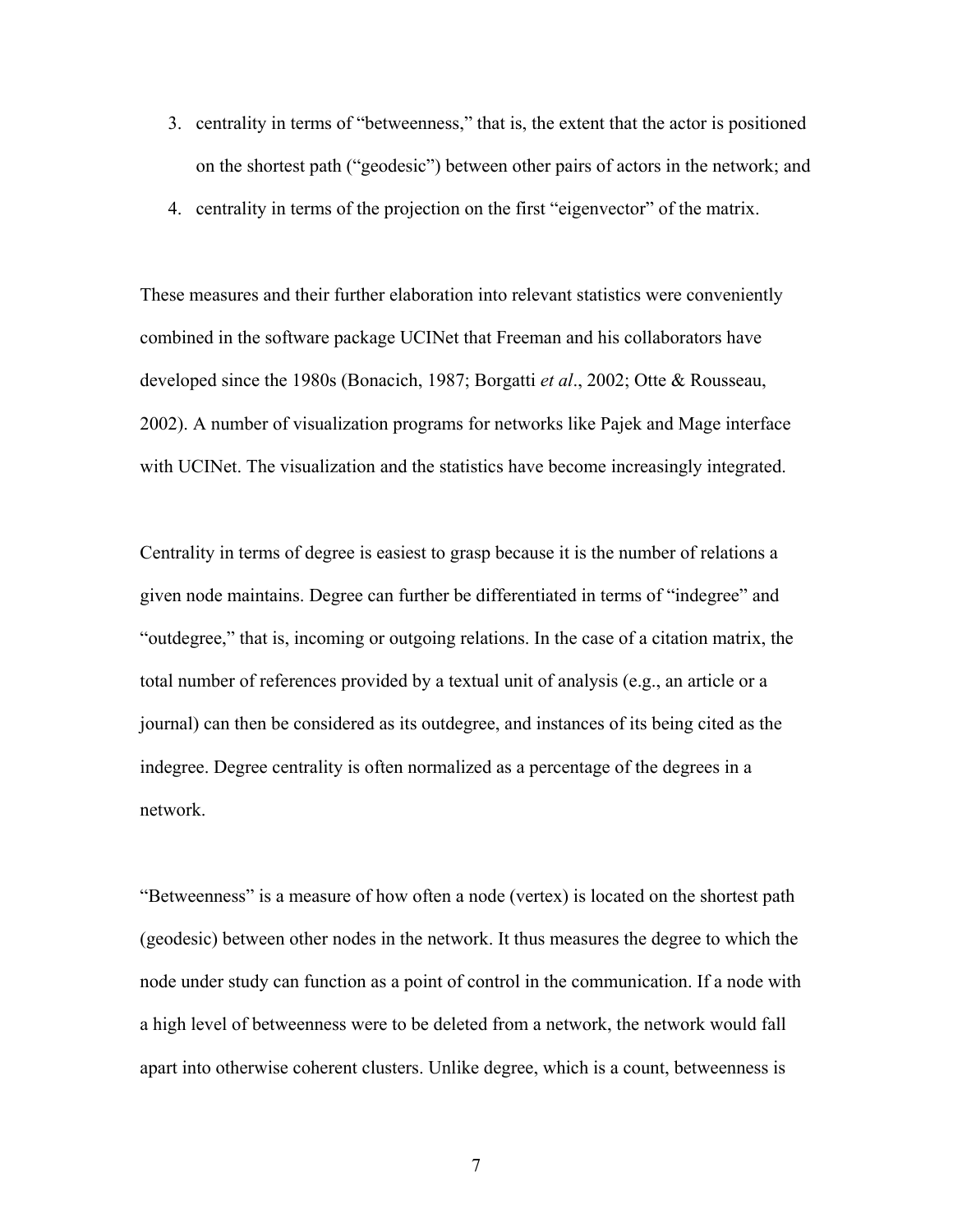normalized by definition as the proportion of all geodesics that include the vertex under study. If *gij* is defined as the number of geodesic paths between *i* and *j,* and *gikj* is the number of these geodesics that pass through *k*, *k*'s betweenness centrality is defined as (Farrall, 2005):

$$
\sum_{i}\sum_{j}\frac{g_{ikj}}{g_{ij}},\ i\neq j\neq k
$$

"Closeness centrality" is also defined as a proportion. First, the distance of a vertex from all other vertices in the network is counted. Normalization is achieved by defining closeness centrality as the number of other vertices divided by this sum (De Nooy *et al*., 2005, p. 127). Because of this normalization, closeness centrality provides a global measure about the position of a vertex in the network, while betweenness centrality is defined with reference to the local position of a vertex.

Eigenvector analysis brings us back to approaches that are familiar from multivariate analysis. Principal component and factor analysis decompose a matrix in terms of the latent eigenvectors which determine the *positions* of nodes in a network, while graph analysis begins with the vectors of observable *relations* among nodes (Burt, 1982). How can these be grouped bottom-up using algorithms? For example, core-periphery relations can be made visible using graph-analytical techniques, but not by using factor-analytical ones (Wagner & Leydesdorff, 2005).

Betweenness is a relational measure. One can expect that a journal which is "between" will load on different factors because it does not belong to one of the dense groups, but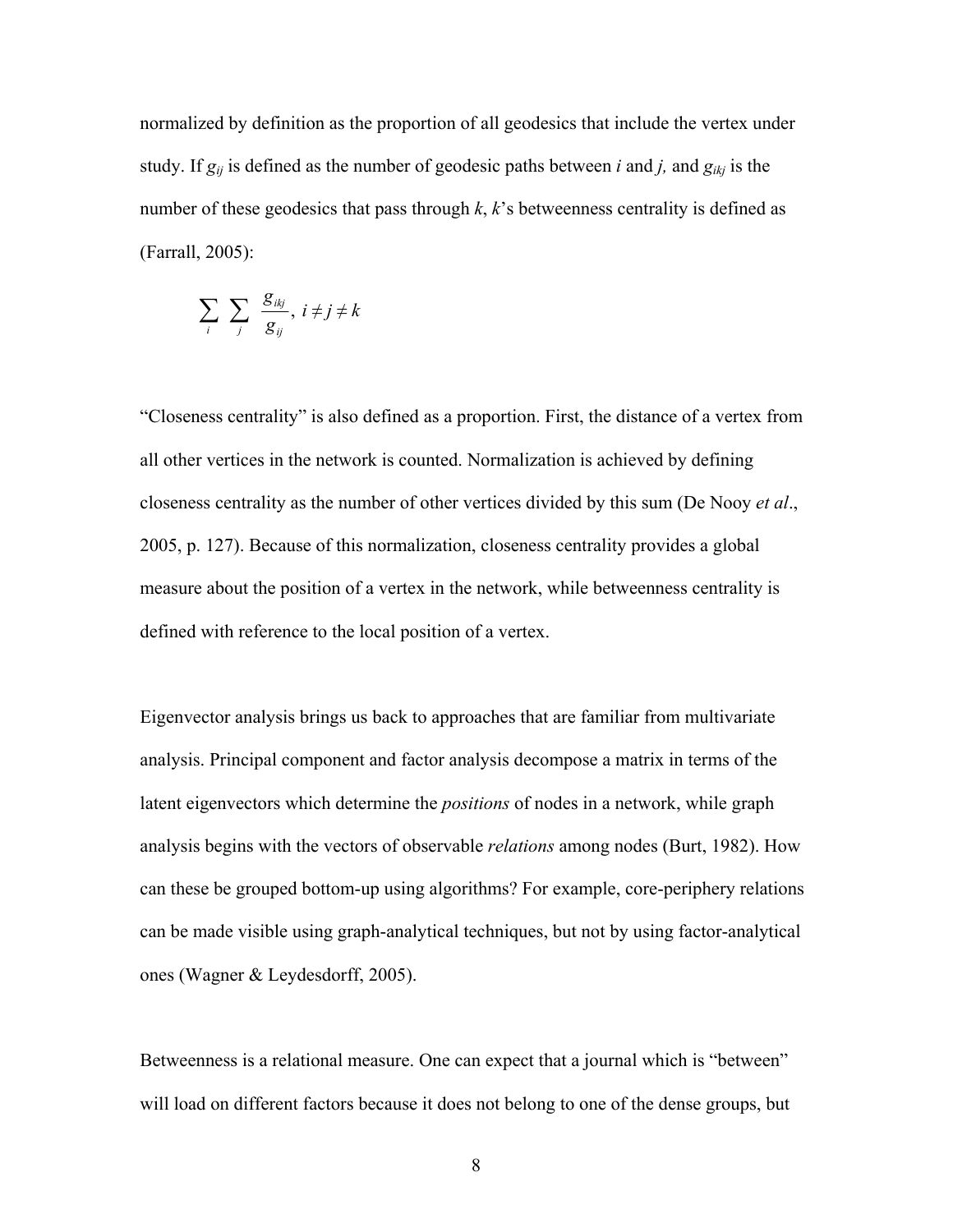relates them. The factor loadings of such journals may depend heavily on the factoranalytic *model* (e.g., the number of factors to be extracted by the analyst). For example, one might expect inter-factorial complexity among the factor loadings in the case of inter- or multidisciplinary journals (Van den Besselaar & Heimeriks, 2001; Leydesdorff, 2004). Closeness is less dependent on relations between individual vertices because a vertex can be close to two (or more) densily connected clusters. Closeness can thus be expected to provide us with a measure of "multidisciplinarity" within a set while betweenness may provide us with a measure of specific "interdisciplinarity" at interfaces.

## **3. Size, impact, and centrality**

While the impact factor and the immediacy index are corrected for size (because the number of publications in the previous two years and the current year, respectively, is used in the denominator; cf. Bensman, forthcoming), centrality measures are sensitive to size. A further complication, therefore, is the possibility of spurious correlations between different centrality measures. Large journals (e.g., *Nature*) which one would expect to be "multidisciplinary" rather than "interdisciplinary," might generate a high betweenness centrality because of their high degree centrality.

Normalization of the matrix for the size of patterns of citation can suppress this effect (Bonacich, *personal communication*, 22 May 2006). Fortunately, there is increasing consensus that normalization in terms of the cosine and using the vector-space model provides the best option in the case of sparse citation matrices (Ahlgren *et al*., 2003;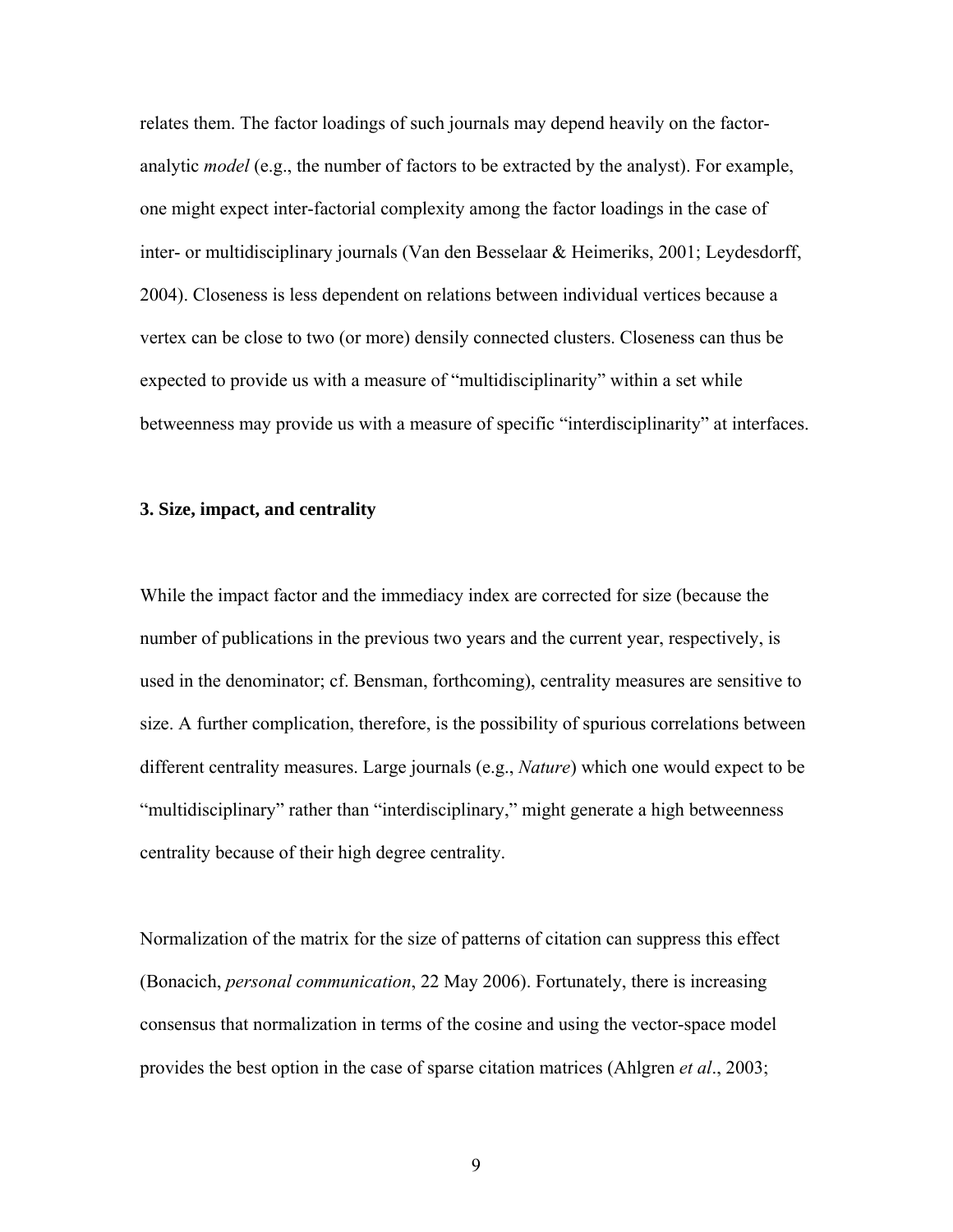Chen, 2006; Salton & McGill, 1983). Using the cosine for the visualization, a threshold has to be set because the cosine between citation patterns of locally related journals will almost never be equal to zero. However, the algorithms for computing centrality first dichotomize this matrix.



**Figure 1**: Betweenness centrality of 54 journals in the vector space of the citation impact environment of *Social Networks* (cosine  $\geq$  0.2).

Actually, when I was working with visualizations of cosine-based journal maps (Leydesdorff, forthcoming-a, forthcoming-b), it occurred to me that the interdisciplinarity of journals corresponds with their visible position in the vector space. Figure 1, for example, shows the citation impact environment of *Social Networks* as an example. Among the 54 journals citing *Social Networks* more than once in 2004,<sup>1</sup> this journal is on

 $\overline{a}$ 

<span id="page-9-0"></span> $<sup>1</sup>$  Aggregate values of one are aggregated by the ISI and subsumed under the category of "All others"</sup>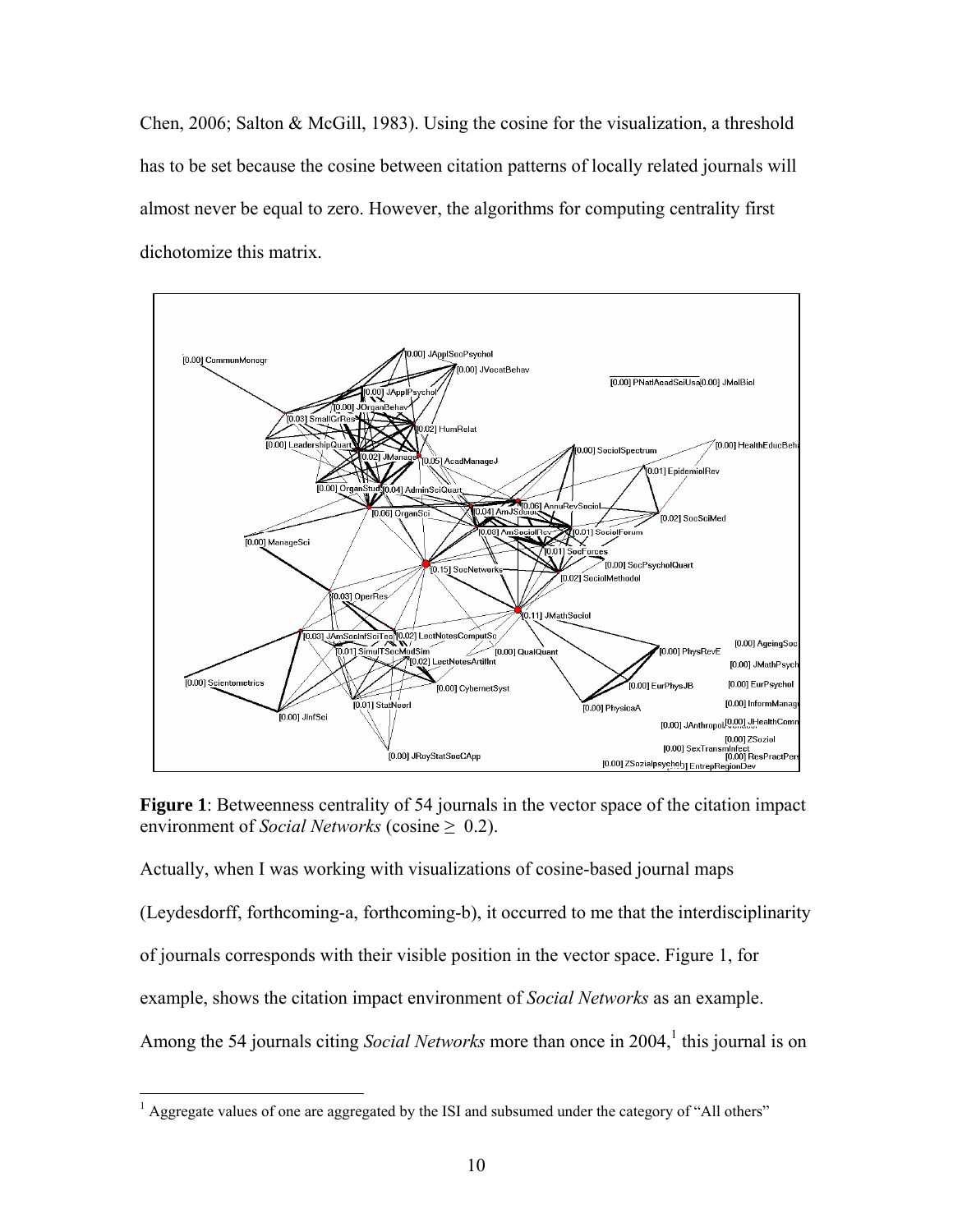the shortest path between vertices in 15% of the possible cases, followed by the *Journal of Mathematical Sociology* with a value of 11% on betweenness centrality. The other journals have considerably lower values. The visual pattern of connecting different subgroups also follows the intuitive expectation of "interdisciplinarity" among these journals.



**Figure 2**: Betweenness centrality of *Social Network* in its citation environment before normalization with the cosine.

Figure 2 contrasts this finding with the betweenness centrality in the unnormalized networks. *Social Networks* is still the journal with the largest betweenness value (0.07), but the *Journal of Mathematical Sociology* now has a score of 0.01. This is even lower than the corresponding value for the *American Sociological Review* (0.03). The latter is a much larger journal with a distinct disciplinary affiliation (that is, sociology). In sum, the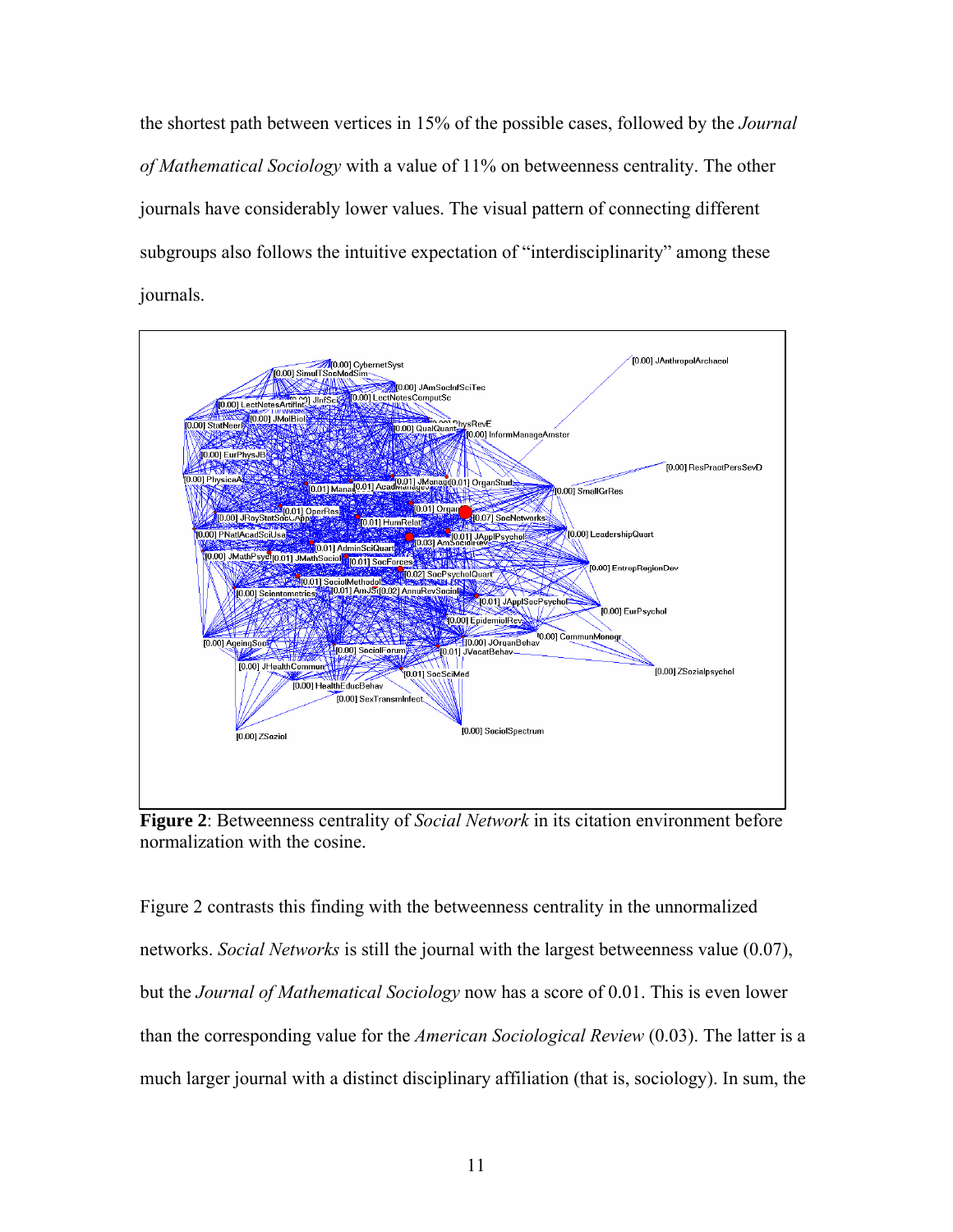visualization using unnormalized citation data can be expected to show neither the cluster structure in the data nor betweenness centrality among groups of nodes. One needs a normalization in terms of similarity patterns (using a similarity coefficient like the Pearson correlation or the cosine) to observe the latent structures in this data.

The research question of this paper is to address the phenomenon of betweenness centrality in the vector space systematically. I will first study the different centrality measures in the non-normalized matrix, then in the cosine-normalized one, and finally in a few applications, including some with obvious policy relevance (nanotechnology and biotechnology).

### **4. Methods and Materials**

The data was harvested from CD-Rom versions of the *Journal Citation Reports* of the *Science Citation Index* and the *Social Sciences Citation Index* 2004. These two databases cover 5,968 and 1,712 journals, respectively. Since 301 journals are covered by both databases, a citation matrix can be constructed among  $(5,968 + 1,712 - 301) = 7,379$ journals. Seven journals are not processed by the ISI in the "citing" dimension, but we shall focus below on the "cited" dimension of this matrix. This focus enables us to compare the centrality measures directly with well-established science citation indicators like impact factors, immediacy, etc.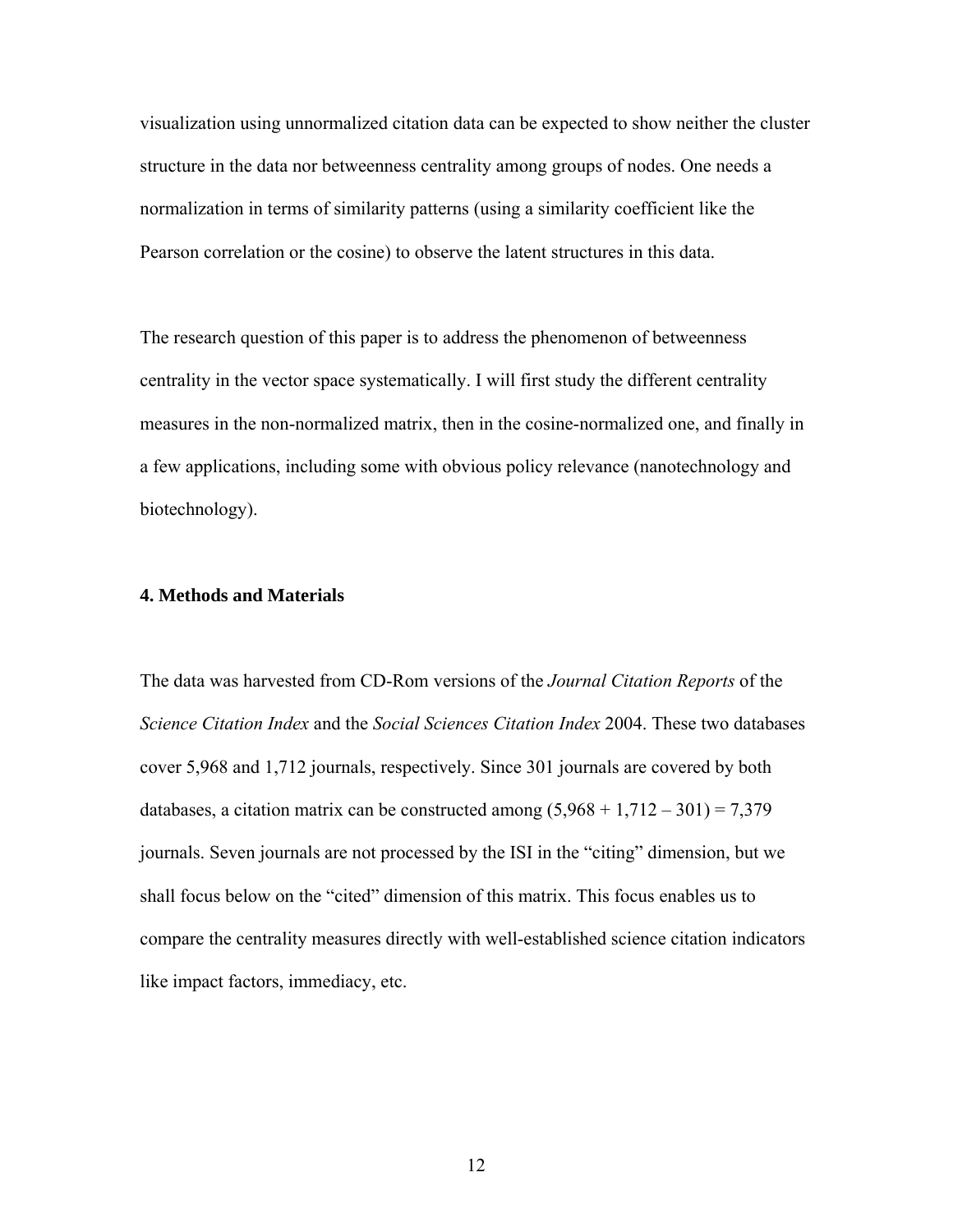Among the 7,379 vectors of the matrix representing the cited "patterns," similarities were calculated using the cosine. Salton's cosine is defined as the cosine of the angle enclosed between two vectors *x* and *y* as follows (Salton & McGill, 1983):

$$
\text{Cosine}(x, y) = \frac{\sum_{i=1}^{n} x_i y_i}{\sqrt{\sum_{i=1}^{n} x_i^2} \sqrt{\sum_{i=1}^{n} y_i^2}} = \frac{\sum_{i=1}^{n} x_i y_i}{\sqrt{(\sum_{i=1}^{n} x_i^2)^* (\sum_{i=1}^{n} y_i^2)}}
$$

The cosine is very similar to the Pearson correlation coefficient, except that the latter measure normalizes the values of the variables with reference to the arithmetic mean (Jones & Furnas, 1987). The cosine normalizes with reference to the geometrical mean. Unlike the Pearson correlation coefficient, the cosine is non-metric and does not presume normality of the distribution (Ahlgren *et al*., 2003). An additional advantage of this measure is its further elaboration into the so-called vector-space model for the visualization (Chen, 2006).

Note that the two matrices—that is, the matrix of citation data and the matrix of cosine values—are very different: the cosine matrix is a symmetrical matrix with unity on the main diagonal, while citation matrices are asymmetrical transaction matrices with usually outliers (within-journal "self"-citations) on the main diagonal (Price, 1981). The topography of the vector space spanned by the cosine values is accordingly different from the topography of the multi-dimensional space spanned by the vectors of citation values.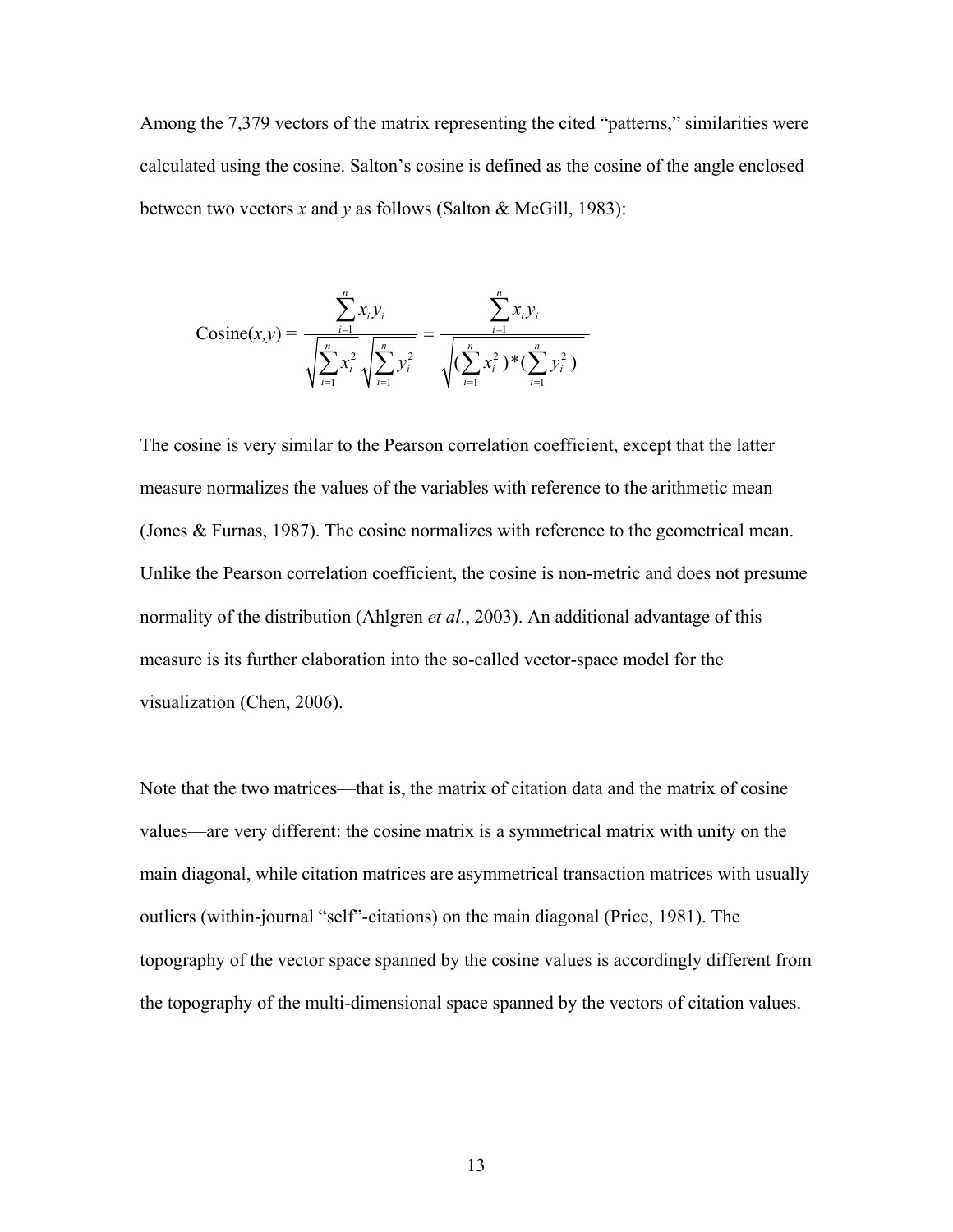Subsets can be extracted from the database in order to measure the relations among journals that are citing a specific journal. I shall call these subsets the local citation impact environments of the journal under study. Betweenness centrality and other centrality measures will be different within these local citation environments from their values in the global set because each two journals within a local set can also be related through the mediation of journals outside the subset.

For the computation of centrality measures I use exclusively the methods available within the Pajek environment. This allows for a one-to-one correspondence between the visualizations and the algorithmic results. (The normalizations are sometimes slightly different between UCINet and Pajek.) Although UCINet is faster and richer in providing various computational options, Pajek is currently able to analyze centrality in asymmetrical matrices in both directions. Given our interest in asymmetrical citation matrices, this can be an advantage. The analysis focuses on degree centrality, betweenness centrality, and closeness centrality because eigenvector analysis is used in Pajek only as a means for the visualization. When displaying the citation impact environments (Leydesdorff, forthcoming-a and forthcoming-b), I shall use the vertical size for the relative citation contributions of journals in a specific environment, and the horizontal size for the same measure, but after correction for within-journal citations.

#### **5. Centrality at the level of the** *Journal Citation Reports*

#### **5.1 The asymmetrical citation matrix**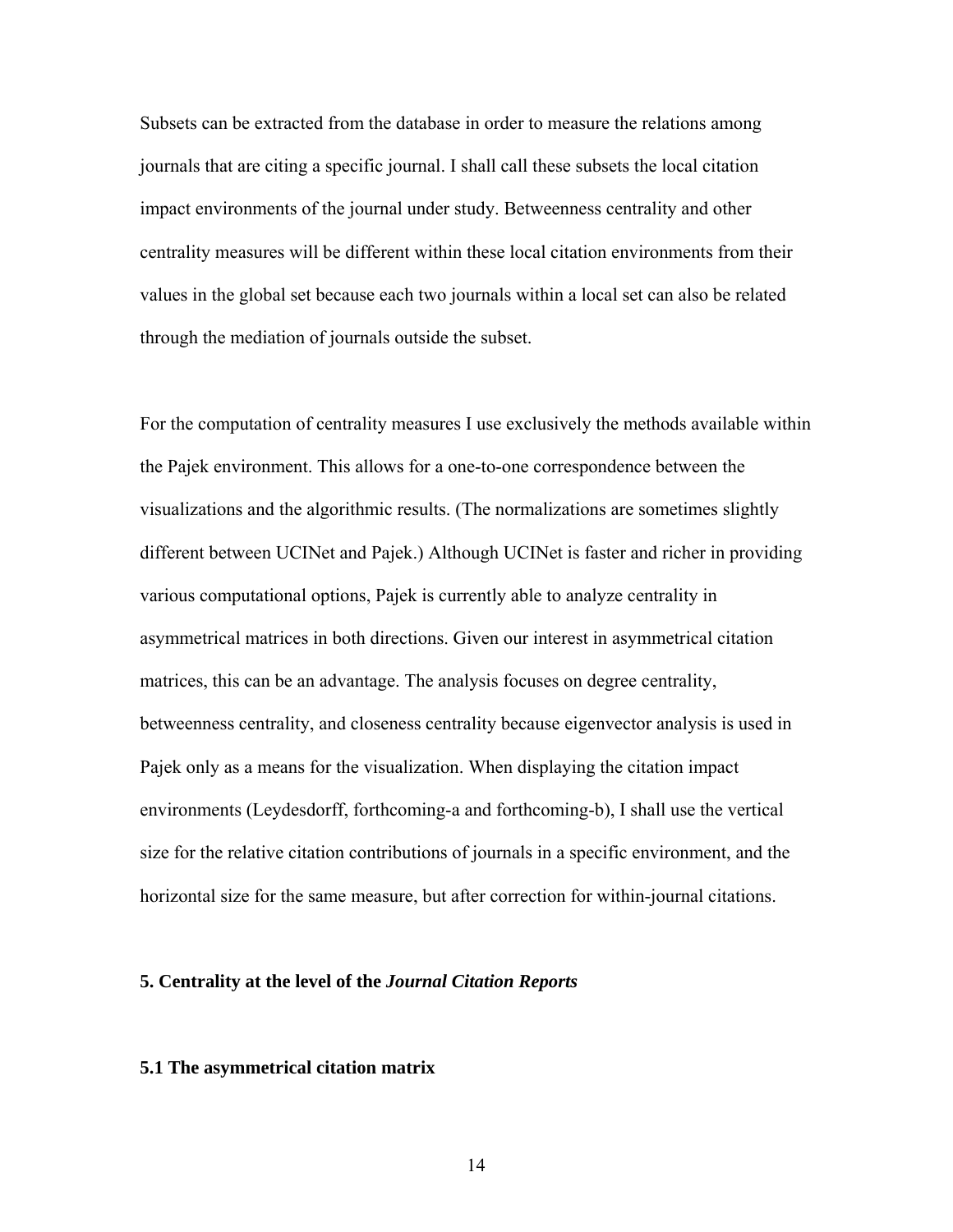The asymmetrical citation matrix contains two structures, one in the "cited" and another in the "citing" dimension of the matrix. Pajek provides options to compute the three centrality measures (degree, betweenness, and closeness) in both directions. Thus, six indicators can be measured across the file. The values on these six indicators can be compared with more traditional science citation indicators like "impact," "immediacy," and "total citations." (The values of the six [two times three] centrality measures for the 7,379 journals are available online at

<http://www.leydesdorff.net/jcr04/centrality/index.htm> .)

|                                     | Component |      |       |  |
|-------------------------------------|-----------|------|-------|--|
|                                     |           | 2    | 3     |  |
| Number of issues                    | .924      |      | .185  |  |
| Total number of references (citing) | .909      | .210 | .237  |  |
| Within journal "self"-citations     | .815      | .152 |       |  |
| Betweenness (citing)                | .740      |      | .103  |  |
| Total number of citations (cited)   | .672      | .639 |       |  |
| Immediacy                           |           | .806 | .267  |  |
| Impact                              |           | .802 | .295  |  |
| Indegree (cited)                    | .405      | .713 | .381  |  |
| <b>Betweenness (cited)</b>          | .261      | .691 | -.240 |  |
| <b>Closeness (cited)</b>            |           |      | .776  |  |
| Closeness (citing)                  | .190      | .413 | .663  |  |
| Outdegree (citing)                  | .498      | .356 | .633  |  |

#### **Rotated Component Matrix(a)**

Extraction Method: Principal Component Analysis. Rotation Method: Varimax with Kaiser Normalization.

a Rotation converged in 5 iterations.

**Table 1**: Three-factor solution of the matrix of 7,379 journals versus six centrality measures and a number of science (citation) indicators.

Table 1 shows the rotated three-factor solution for the matrix of 7,379 journals versus the

various science indicators and centrality measures as variables. Three factors explain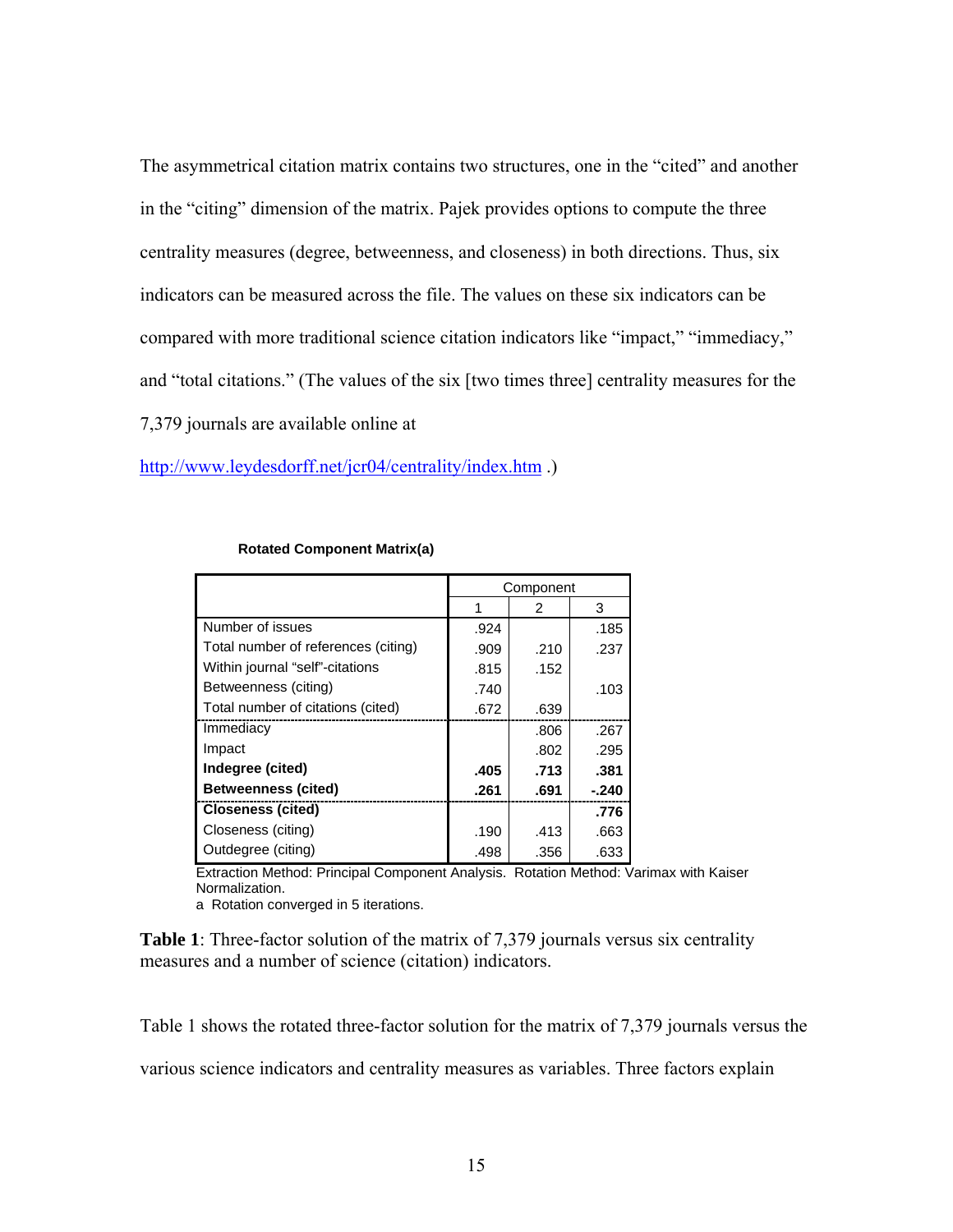73.5% of the variance. Factor One (46.9%) can be designated as indicating the size of journals, Factor Two (16.4%) registers the effects of citations ("impact," etc.), and Factor Three (10.3%) seems to indicate the reach of a communication through citation. The strong relation between immediacy and impact has previously been noted by Yue *et al*. (2004). The further elaboration of the relation between centrality measures and science citation indicators would lead me beyond the scope of this study.

In Table 1, the three indicators on which we will now focus our attention are shown in boldface. First, one can note the difference in sign for "betweenness centrality" and "closeness centrality" on the third factor, but as expected, this negative correlation is overshadowed by the commonality between "betweenness centrality" and "indegree" on the first two factors.

|                   |                        | Indegree                 | <b>Betweenness</b><br>cited | <b>Closeness</b><br>cited |
|-------------------|------------------------|--------------------------|-----------------------------|---------------------------|
| Indegree          | Pearson<br>Correlation |                          | $.509$ <sup>(**)</sup>      | $.651$ <sup>(**)</sup> )  |
|                   | Sig. (2-tailed)        |                          | .000                        | .000                      |
|                   | N                      | 7379                     | 7379                        | 7379                      |
| Betweenness cited | Pearson<br>Correlation | $.509$ <sup>(**)</sup> ) | 1                           | $.210$ <sup>**</sup> )    |
|                   | Sig. (2-tailed)        | .000                     |                             | .000                      |
|                   | N                      | 7379                     | 7379                        | 7379                      |
| Closeness cited   | Pearson<br>Correlation | $.651$ <sup>**</sup> )   | $.210$ <sup>**</sup> )      |                           |
|                   | Sig. (2-tailed)        | .000                     | .000                        |                           |
|                   | N                      | 7379                     | 7379                        | 7379                      |

 **Correlations** 

\*\* Correlation is significant at the 0.01 level (2-tailed).

**Table 2**: Correlations among the centrality measures in the cited dimension ( $N = 7,379$ ).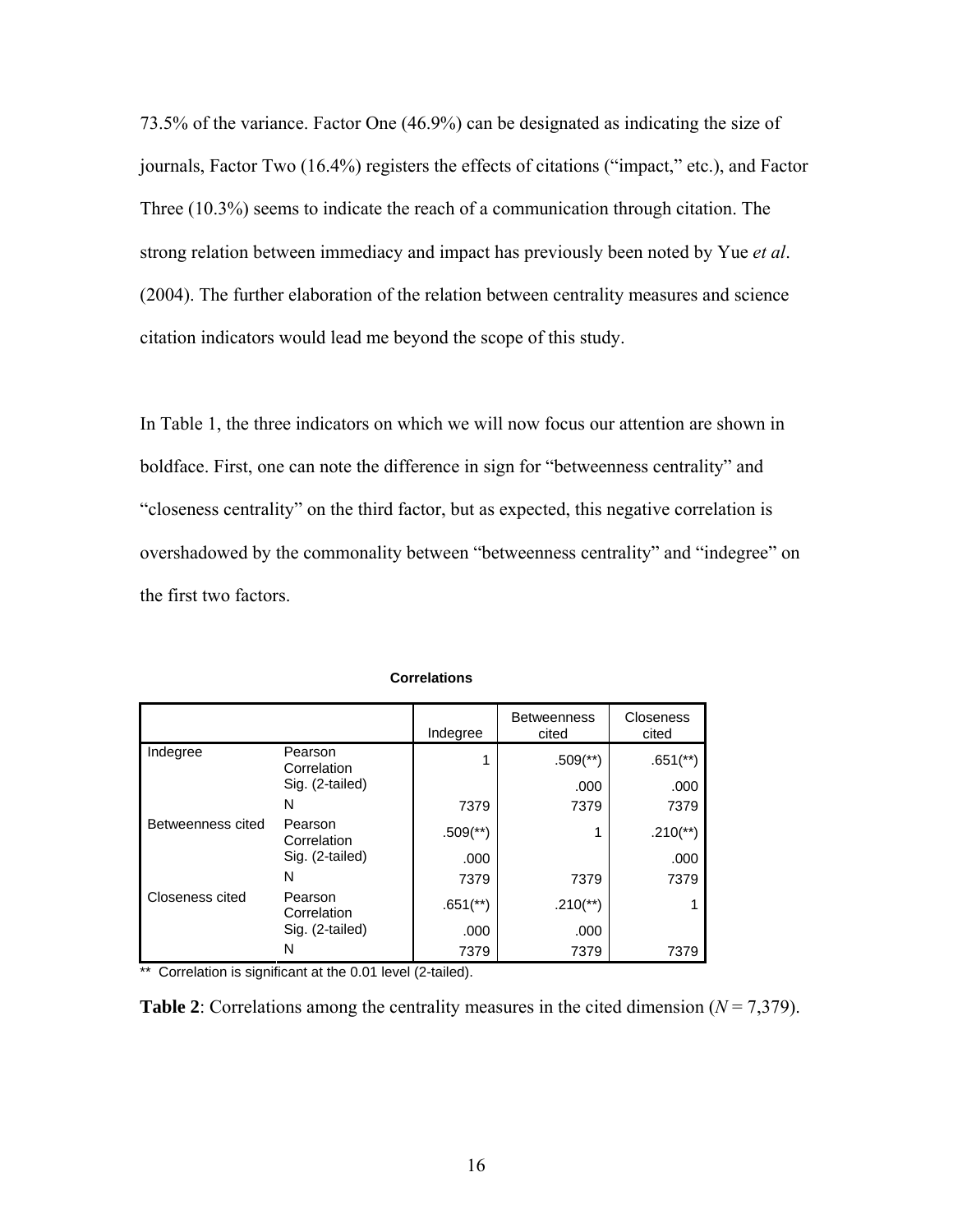Table 2 provides the correlation coefficients among the three centrality measures.

Because of the large  $N = 7,379$ ) all correlations are significant. However, the correlation between closeness and betweenness is considerably lower ( $r = 0.21$ ;  $p < 0.01$ ) than the other correlations ( $r > 0.5$ ; p < 0.01).

|                      | Indegree |                 | Between- |                      | Closeness |
|----------------------|----------|-----------------|----------|----------------------|-----------|
|                      |          |                 | ness     |                      |           |
| Science              | 4904     | <i>Science</i>  | 0.098921 | <b>Science</b>       | 0.538172  |
| <i>Nature</i>        | 4555     | <i>Nature</i>   | 0.067541 | <i>Nature</i>        | 0.522138  |
| P Natl Acad Sci      | 3776     | P Natl Acad Sci | 0.039714 | P Natl Acad Sci      | 0.490666  |
| USA                  |          | USA             |          | USA                  |           |
| Lancet               | 2834     | Lancet          | 0.013324 | Lancet               | 0.456274  |
| New Engl J Med       | 2780     | $JAMA-JAm$      | 0.011943 | New Engl J Med       | 0.453366  |
|                      |          | Med Assoc       |          |                      |           |
| J Biol Chem          | 2674     | New Engl J Med  | 0.011665 | JAMA-J Am Med        | 0.442401  |
|                      |          |                 |          | Assoc                |           |
| JAMA-J Am            | 2510     | Brit Med J      | 0.009516 | Ann NY Acad Sci      | 0.441714  |
| Med Assoc            |          |                 |          |                      |           |
| Ann NY Acad Sci      | 2375     | J Am Stat Assoc | 0.009486 | J Biol Chem          | 0.440729  |
| Brit Med J           | 2228     | Ann NY Acad     | 0.008139 | Brit Med J           | 0.433717  |
|                      |          | Sci             |          |                      |           |
| <b>Biochem Bioph</b> | 2075     | J Biol Chem     | 0.007159 | <b>Biochem Bioph</b> | 0.420714  |
| Res Co               |          |                 |          | Res Co               |           |

**Table 3**: Top-10 journals on three network indicators of centrality in the being-cited direction.

Table 3 shows the ten journals with highest values on these three indicators. The set for the "indegree" overlaps completely with "closeness," and these two sets differ only by a single journal from the list for "betweenness:" the *Journal of the American Statistical Association* is included in the latter set, while *Biochemical and Biophysical Research Communications* is not included in this list. In other words, the three measures may indicate different dimensions, but they do not discriminate sufficiently among one another to provide us with a measure of "interdisciplinarity" or "multidisciplinarity" at the level of the file.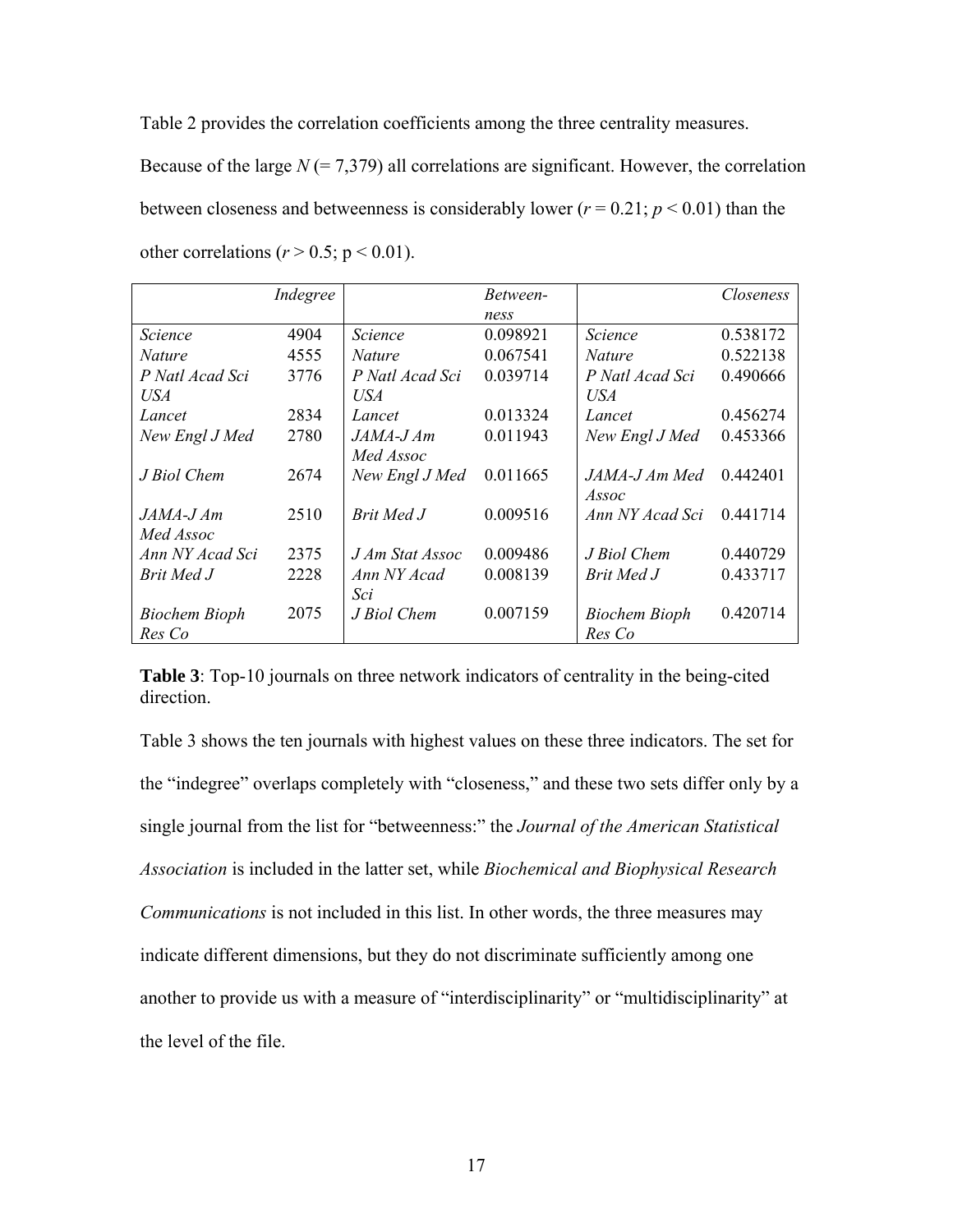## **5.2 The centrality measures in the vector space**

Let us turn now to the vector space of these 7,379 vectors, while continuing to focus on the cited dimension. Closeness centrality cannot be computed in the vector space since the network is not fully connected. Betweenness centrality and degree correlate at  $r =$ 0.69 ( $p < 0.01$ ). Table 4 provides the top ten journals on these two indicators.

|                     | Degree   |                     | <i>Betweenness</i> |
|---------------------|----------|---------------------|--------------------|
| Science             | 0.979534 | <i>Science</i>      | 0.2860             |
| <b>Nature</b>       | 0.958254 | <i>Nature</i>       | 0.2106             |
| Sci Am              | 0.950935 | Sci Am              | 0.1946             |
| J Am Stat Assoc     | 0.942667 | J Am Stat Assoc     | 0.1785             |
| Ann NY Acad Sci     | 0.935484 | Brit Med J          | 0.1471             |
| P Natl Acad Sci USA | 0.928707 | Lancet              | 0.1469             |
| Lancet              | 0.925047 | Ann NY Acad Sci     | 0.1409             |
| <b>Biometrika</b>   | 0.921523 | Am Econ Rev         | 0.1366             |
| New Engl J Med      | 0.910952 | P Natl Acad Sci USA | 0.1363             |
| JAMA-J Am Med Assoc | 0.898075 | <i>Biometrika</i>   | 0.1350             |

**Table 4**: Top-10 journals in the vector space (being-cited direction).

Seven of the ten journals occur on both lists, and the order of the top four is the same. There are important differences from the top-10 lists provided in table 3. However, it is no longer clear what we are measuring. Both measures correlate, for example, at the level of  $r = 0.47$  ( $p < 0.01$ ) with the impact factor, but in themselves they don't have a clear interpretation other than the fact that *Science* and *Nature* have the highest centrality at the global level, no matter how one measures the indicator.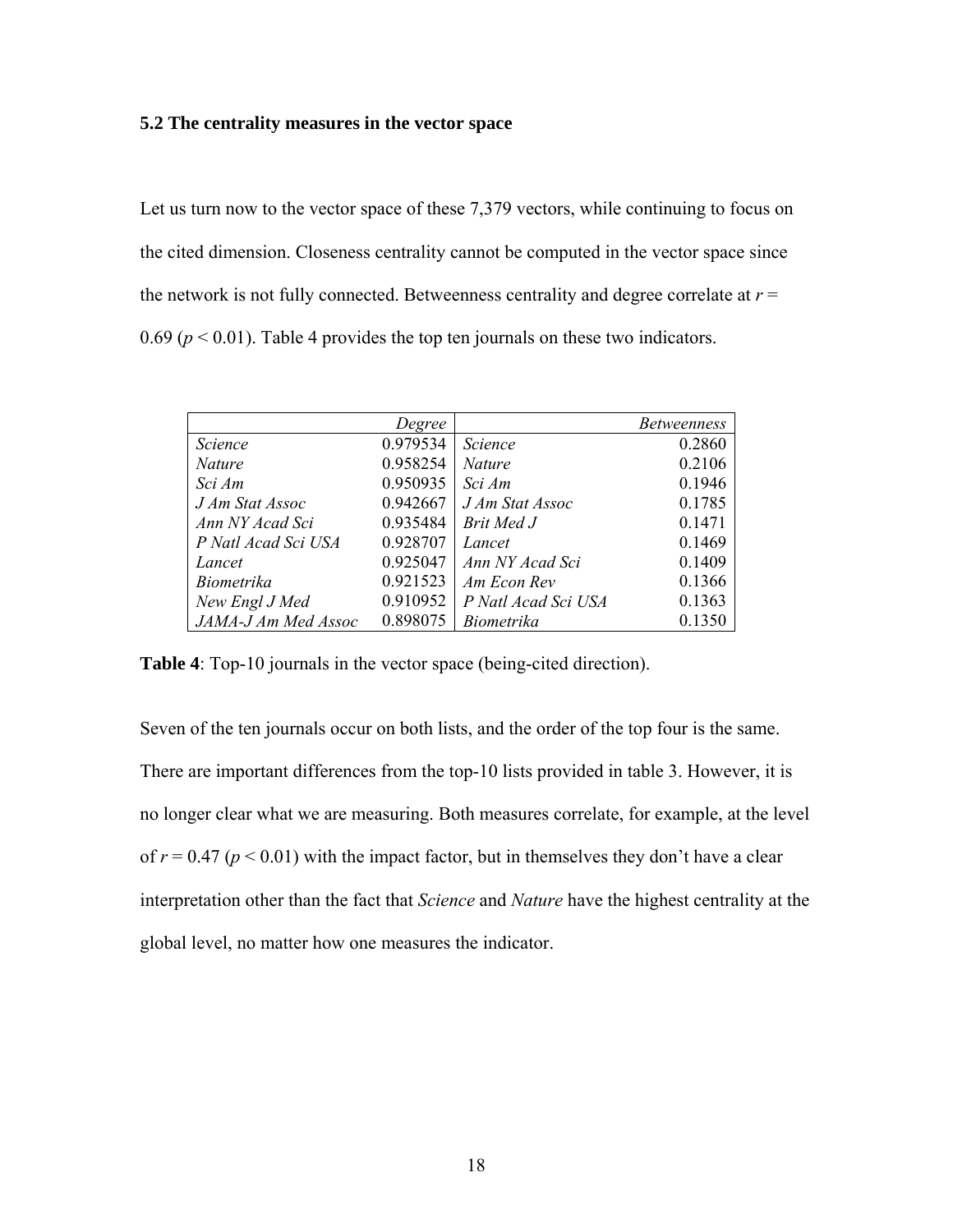#### **6. The local citation impact environments**

## **6.1.** *Social Networks* **as an example**

Let us return to our example of the journal *Social Networks* for a more precise understanding of what centrality measures may mean in local citation environments. *Social Networks* is included in the *Social Sciences Citation Index*, but it relates also to journals which are included in the *Science Citation Index*. In the combined set, *Social Networks* is cited by 54 journals (as against 40 in the *Social Sciences Citation Index*). Figure 3 provides the visualization of these journals with the cosine as the similarity measure. The vertical and horizontal axes of the vertices are proportional to the citation impact in this environment with and without within-journal citations, respectively.

Eleven journals are grouped in the bottom right corner because they are isolates in this context. *Social Networks,* and to a lesser extent the *Journal of Mathematical Sociology,* are central in relating major clusters such as two groups of social-science journals (sociology and management science), a physics group, and a group of computer-science journals and statistics. However, the contribution of the two centrally positioned journals to the citation impact in this network is extremely small: only 0.41 % for *Social Networks* and 1.07% for the *Journal of Mathematical Sociology.*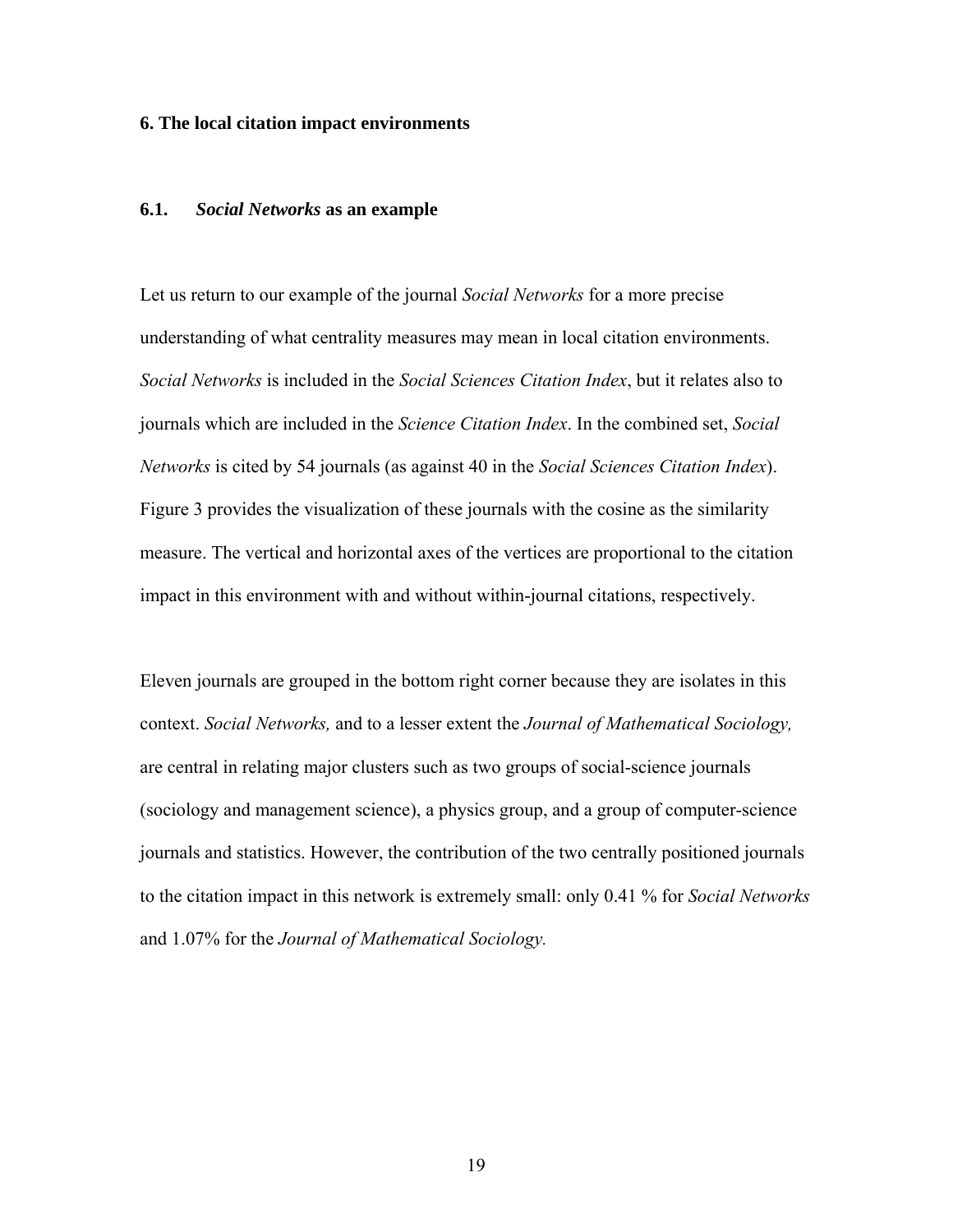

**Figure 3**: Citation impacts of fifty-four journals which cited *Social Networks* more than once in 2004 ( $N = 7,379$ ; cosine  $\geq 0.2$ ).

Visual inspection of Figure 3 suggests that these two journals (*Social Networks* and the *Journal of Mathematical Sociology*) are central in relating the various clusters. Using betweenness as a measure, Pajek enables us to draw the vectors for the various measures of centrality and to display the vertices in terms of the values of these vectors. In Figure 1 above, "betweenness centrality" was thus used as the indicator in this same environment.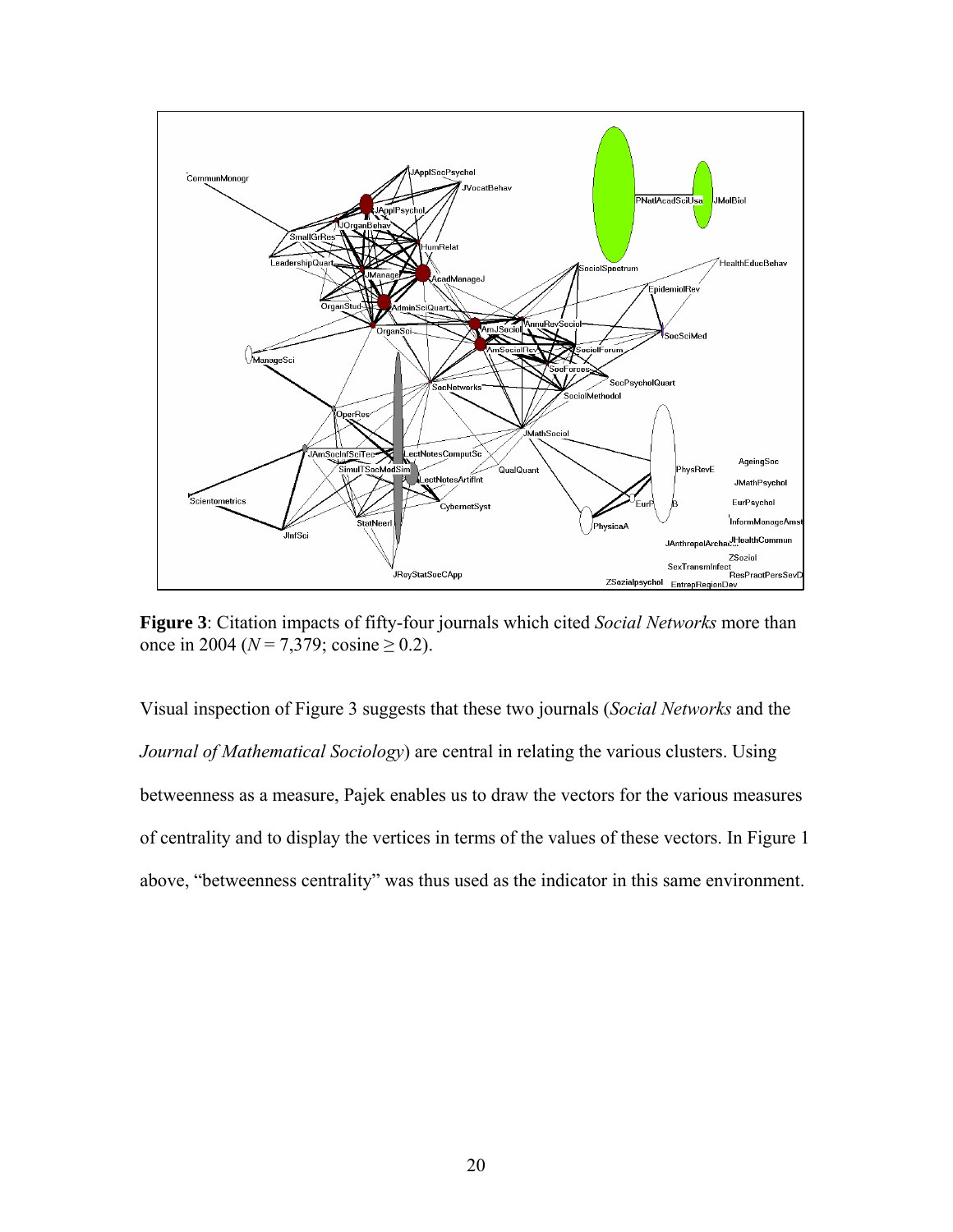## **Correlations**

|                    |                            |                          | Between-                |                          | Local    |
|--------------------|----------------------------|--------------------------|-------------------------|--------------------------|----------|
|                    |                            | Degree                   | ness                    | <b>Closeness</b>         | impact   |
| Degree             | <b>Pearson Correlation</b> |                          | $.724$ <sup>(**</sup> ) | $.877$ <sup>(**)</sup> ) | $-.009$  |
|                    | Sig. (2-tailed)            |                          | .000                    | .000                     | .949     |
|                    | N                          | 54                       | 54                      | 54                       | 54       |
| <b>Betweenness</b> | <b>Pearson Correlation</b> | $.724$ <sup>(**)</sup> ) |                         | $.542$ <sup>**</sup> )   | $-0.035$ |
|                    | Sig. (2-tailed)            | .000                     |                         | .000                     | .801     |
|                    | N                          | 54                       | 54                      | 54                       | 54       |
| Closeness          | <b>Pearson Correlation</b> | $.877$ <sup>(**)</sup> ) | $.542$ <sup>**</sup> )  |                          | $-.001$  |
|                    | Sig. (2-tailed)            | .000                     | .000                    |                          | .991     |
|                    | N                          | 54                       | 54                      | 54                       | 54       |
| Local impact       | <b>Pearson Correlation</b> | $-.009$                  | $-0.035$                | $-.001$                  |          |
|                    | Sig. (2-tailed)            | .949                     | .801                    | .991                     |          |
|                    | N                          | 54                       | 54                      | 54                       | 54       |

\*\* Correlation is significant at the 0.01 level (2-tailed).

**Table 5**: Correlations among the different centrality measures and the local impact of 54 journals citing *Social Networks* in 2004.

Table 5 shows that there is no relation between the different centrality measures and the local impact. The Pearson correlation coefficients are negative and not significant. Among the different centrality measures all relations are positive and significant despite the smaller set  $(N = 54)$ .

|                 |           |                      | Between- |                     |           |
|-----------------|-----------|----------------------|----------|---------------------|-----------|
|                 | Degree    |                      | ness     |                     | Closeness |
| Soc Networks    | 0.3207547 | <b>Soc Networks</b>  | 0.152639 | <b>Soc Networks</b> | 0.467237  |
| Acad Manage J   | 0.2830189 | J Math Sociol        | 0.111096 | Annu Rev Sociol     | 0.427752  |
| J Math Sociol   | 0.2641509 | Annu Rev Sociol      | 0.064244 | Am J Sociol         | 0.421811  |
| Admin Sci Quart | 0.2641509 | Organ Sci            | 0.055370 | Organ Sci           | 0.416033  |
| Am J Sociol     | 0.2641509 | Acad Manage J        | 0.054492 | Am Sociol Rev       | 0.416033  |
| Annu Rev Sociol | 0.2641509 | Am J Sociol          | 0.040420 | Acad Manage J       | 0.410410  |
| Organ Sci       | 0.2641509 | Admin Sci Quart      | 0.039110 | Admin Sci Quart     | 0.404938  |
| Am Sociol Rev   | 0.2452830 | J Am Soc Inf Sci Tec | 0.031328 | J Math Sociol       | 0.394420  |
| Hum Relat       | 0.2452830 | Am Sociol Rev        | 0.030103 | J Manage            | 0.370370  |
| J Manage        | 0.2264151 | Oper Res             | 0.029685 | Sociol Methodol     | 0.370370  |

**Table 6**: Top-10 journals on the three centrality measures among the 54 journals citing *Social Networks* in 2004.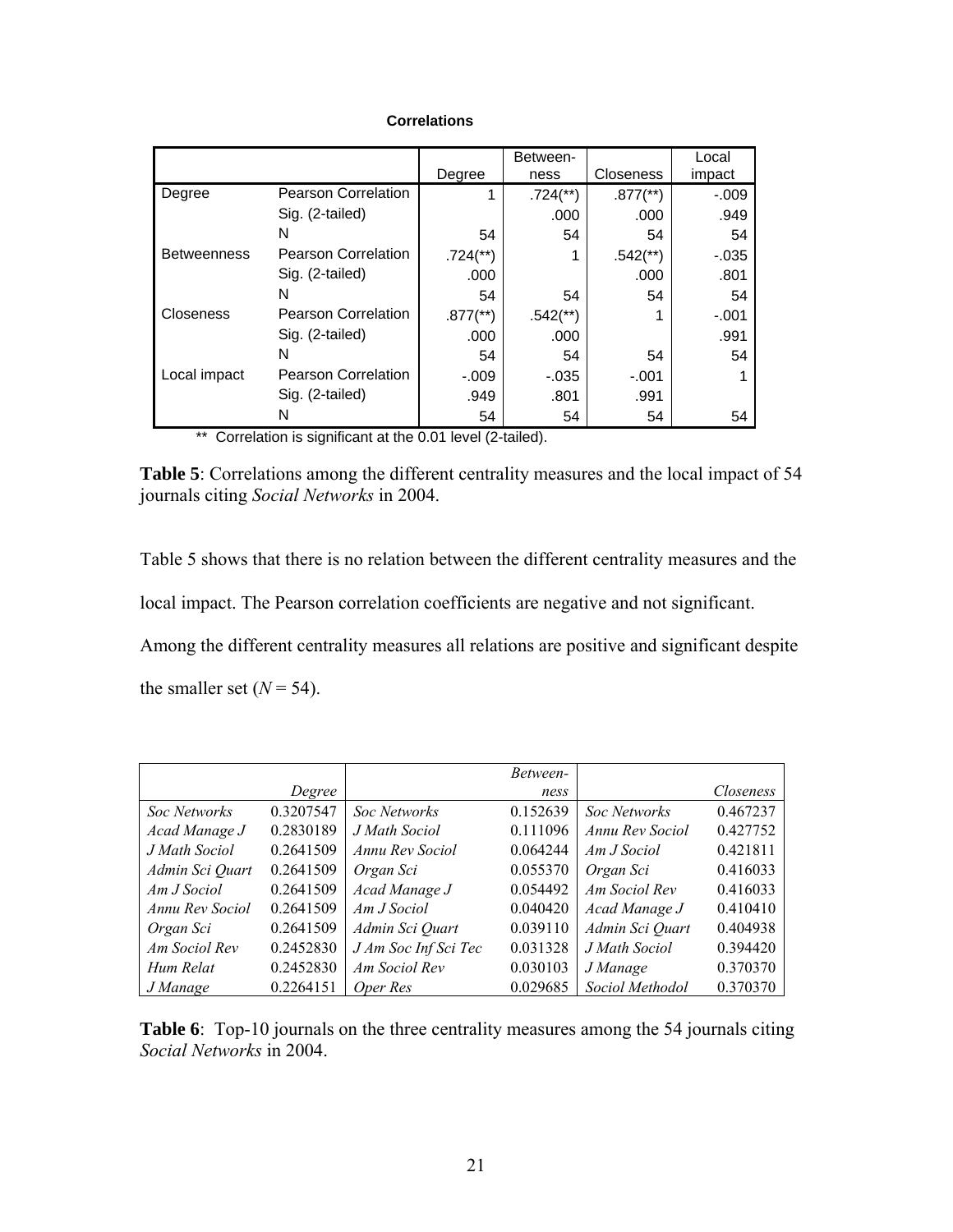Table 6 provides the top-10 journals using the three centrality measures in this environment. The various centrality measures are not unrelated, both numerically and for conceptual reasons. A star, for example, with a high degree centrality can be expected to have also a high betweenness centrality, because if the star were removed from the center, the configuration would fall apart. Closeness is defined at the level of the set, and thus less related to betweenness ( $r = 0.542$ ;  $p < 0.01$ ). The main difference which is visible in Table 6 is the skewness of the distribution for "betweenness centrality" when compared with the other two measures. Only a few journals have a high "betweenness centrality."

Figures 4 and 5 below show the degree centrality and the closeness centrality for this same set, respectively.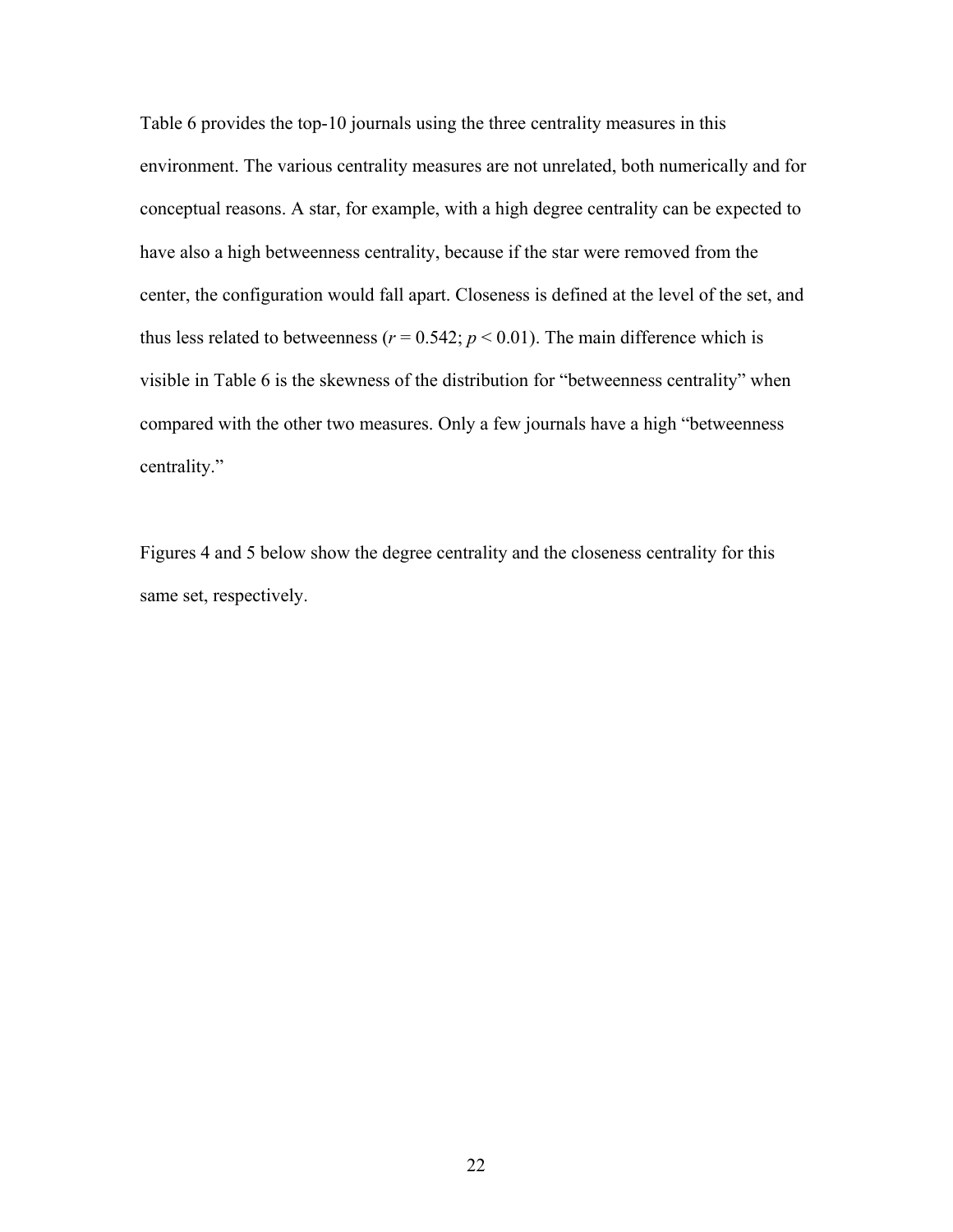

**Figure 4**: Normalized degree centrality of 54 journals in the citation impact environment of *Social Networks* in 2004 (cosine  $\geq 0.2$ ).

While *Social Networks* still has the highest value (0.32) in terms of degree centrality in this set—which is probably a consequence of choosing this journal as the seed journal for the construction of the network—the *Journal of Mathematical Sociology* (0.26) is surpassed on this indicator by the *Academy of Management Journal,* which has a value of 0.28 on the indicator. All journals which interface a specific cluster with *Social Networks* and with the other clusters score high on this indicator because these journals construct the coherence of the network.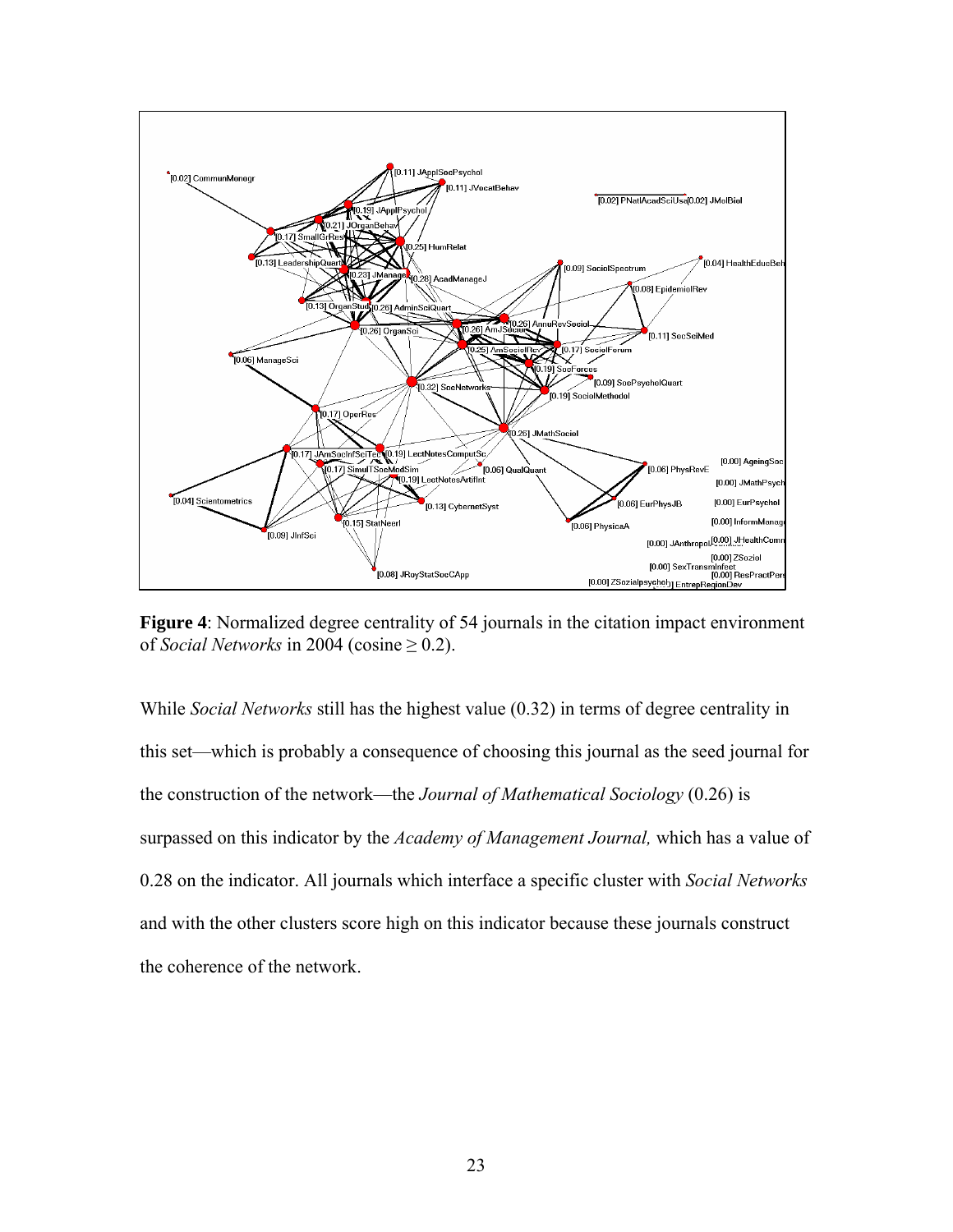

**Figure 5**: Closeness centrality of 54 journals in the citation impact environment of *Social Networks* in 2004 (cosine  $\geq$  0.2).

"Closeness centrality" (Figure 5) shows also a highest value for *Social Networks*, but various other journals in the set show similarly high values. In summary, *Social Network*  is the most central member of this set on all centrality measures. The *Journal of Mathematical Sociology* was second on betweenness and degree, but much less pronounced in the case of "closeness" and "degree centrality." The specific position of the two journals *between* the other clusters visible on the maps is indicated by the measure of "betweenness centrality."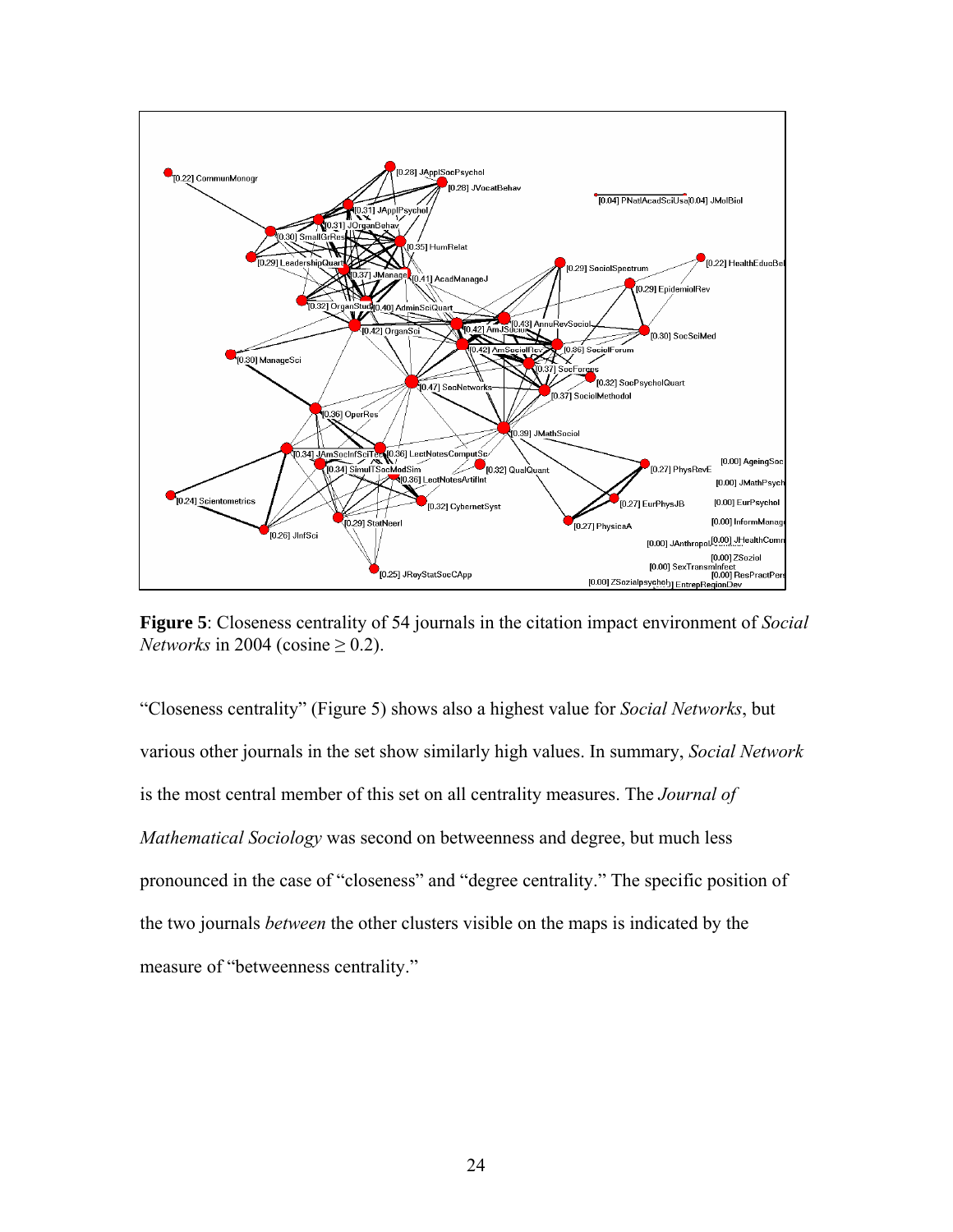## **6.2 Multi- and interdisciplinarity**

While "betweenness centrality" measures the interrelationships among vertices—albeit after normalization because of the possible size effects—"closeness centrality" can be expected to provide us with a more global measure of relationships between groups of vertices. "Closeness" measures relatedness to the set of other vertices. Unlike "interdisciplinarity", "multidisciplinarity" can perhaps be associated with this measurement of different bodies of literature (Klein, 1990). However, as we have seen in Figure 5, the closeness centrality in the cited dimension did not provide us with a strong indicator. In a local environment, "closeness" seems an insufficient discriminator.

The notion of reading different bodies of literature together raises the question of whether perhaps "multidisciplinarity" should be studied using "closeness" as an indicator in the *citing* dimension. Isn't it writing and reading from a variety of sources that makes a journal multidisciplinary? Figure 6 shows the map with closeness centralities of the same 54 journals based on the cosines among the citing patterns.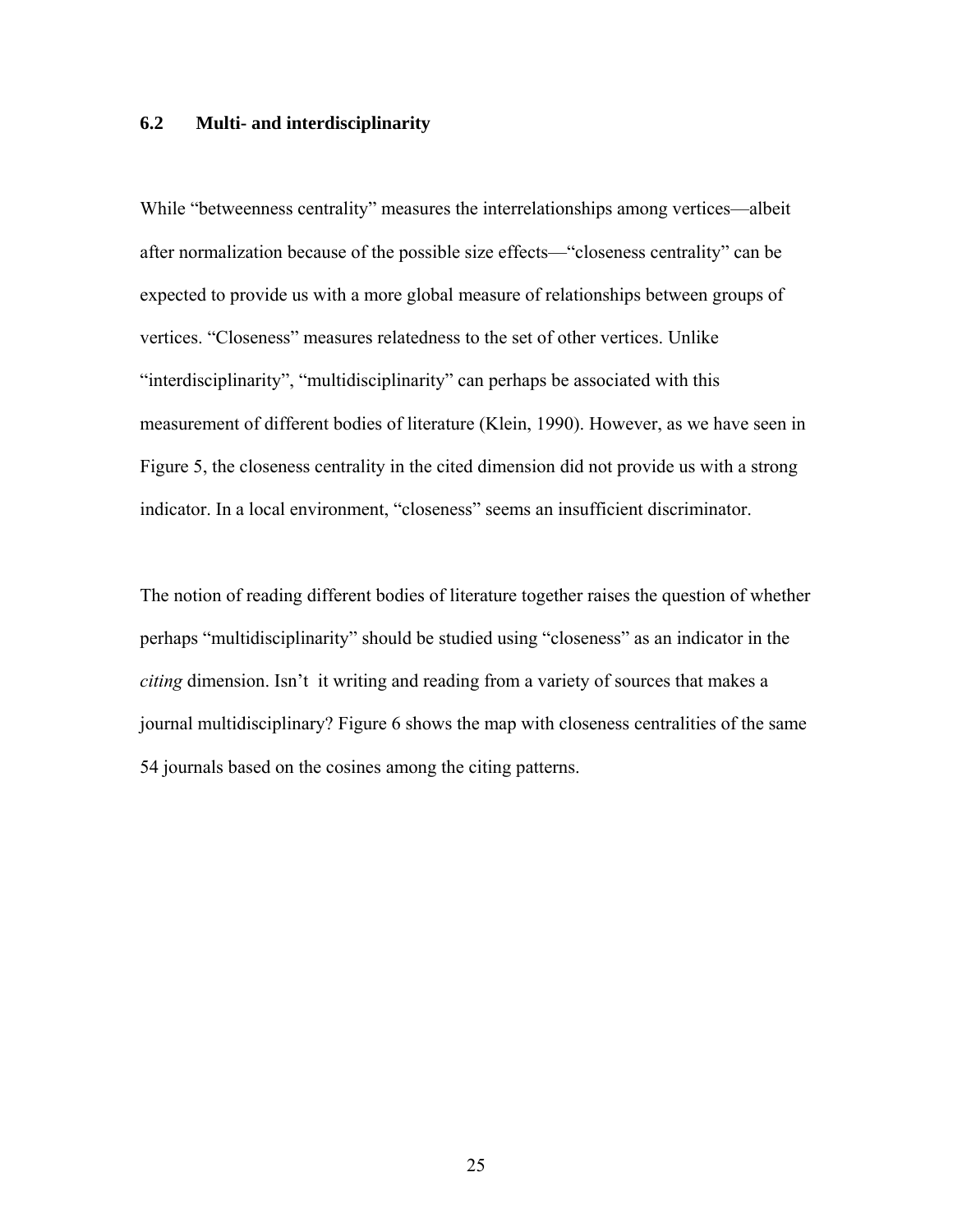

**Figure 6**: Closeness centrality in the citing patterns among the 54 journals cited by *Social Networks* in 2004 (cosine  $\geq$  0.2).

In this vector space, *Social Networks* is deeply embedded in a cluster of sociology journals which publish methodological contributions. The highest value for closeness centrality among these journals (0.55) is for the *Journal of Mathematical Sociology*. Other journals follow with slightly lower values, among them *Social Networks* with 0.49. Closeness centrality seems to be determined more by the embeddedness of the journal under study within a cluster than to be interpretable in terms of the "multidisciplinarity" of this journal.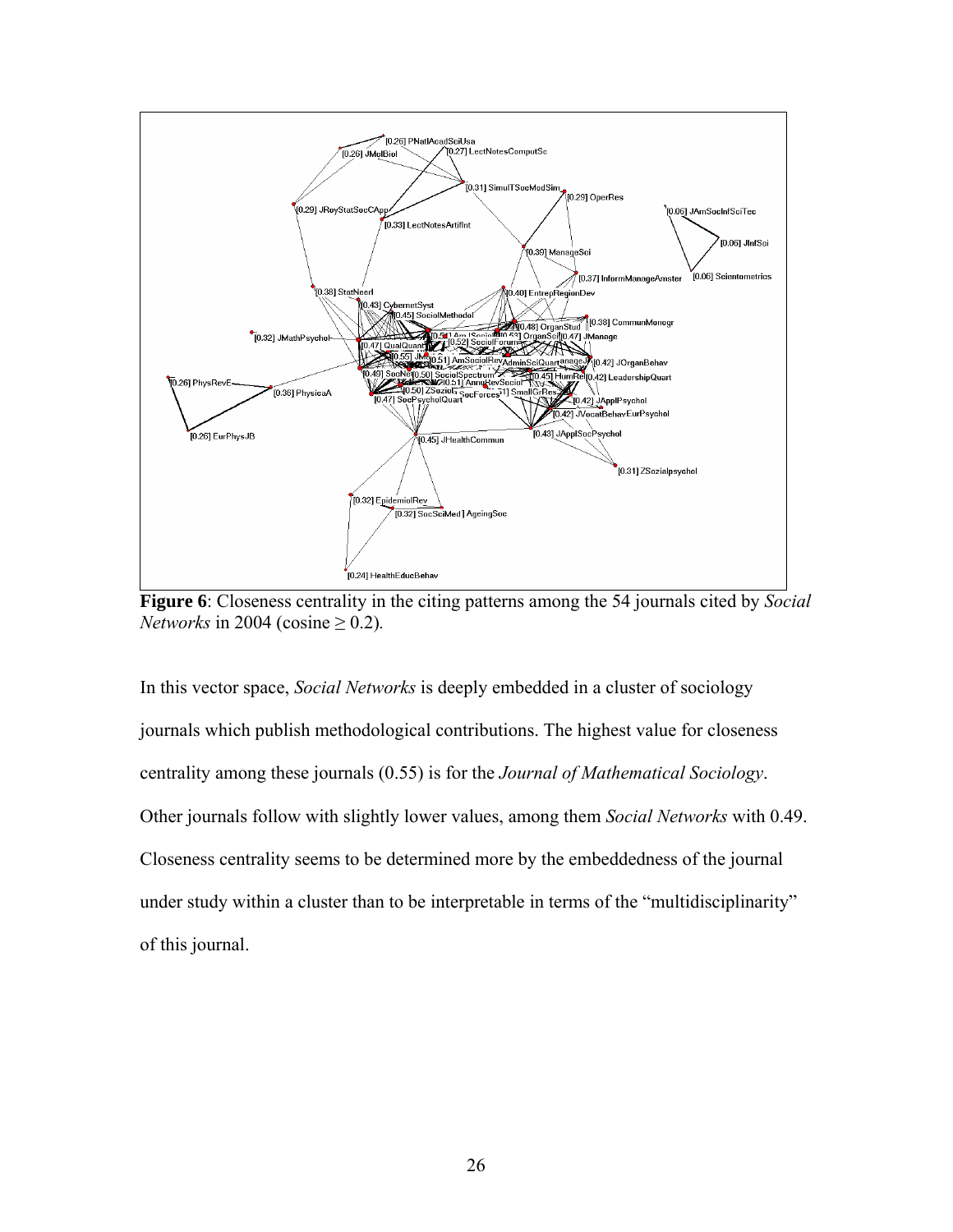

**Figure 7**: Betweenness centrality in the citing patterns among the 54 journals citing *Social Networks* in 2004*.*

How different is the picture for "betweenness centrality"? As before, the highest values in Figure 7 are attributed to the journals which function as hubs in the network. For example, the *Journal of Health Communication* in the lower left quadrant relates a cluster of journals about social medicine and epidemiology to the core clusters of the field and has the relatively high value of 13% betweenness centrality. The highest value, however, is again for the *Journal of Mathematical Sociology* (14%). *Social Networks* follows in the citing dimension with only 2% betweenness centrality. The relatively high value of 7% for *Physica A* relating a cluster of physics journals to the network analysis journals is noteworthy.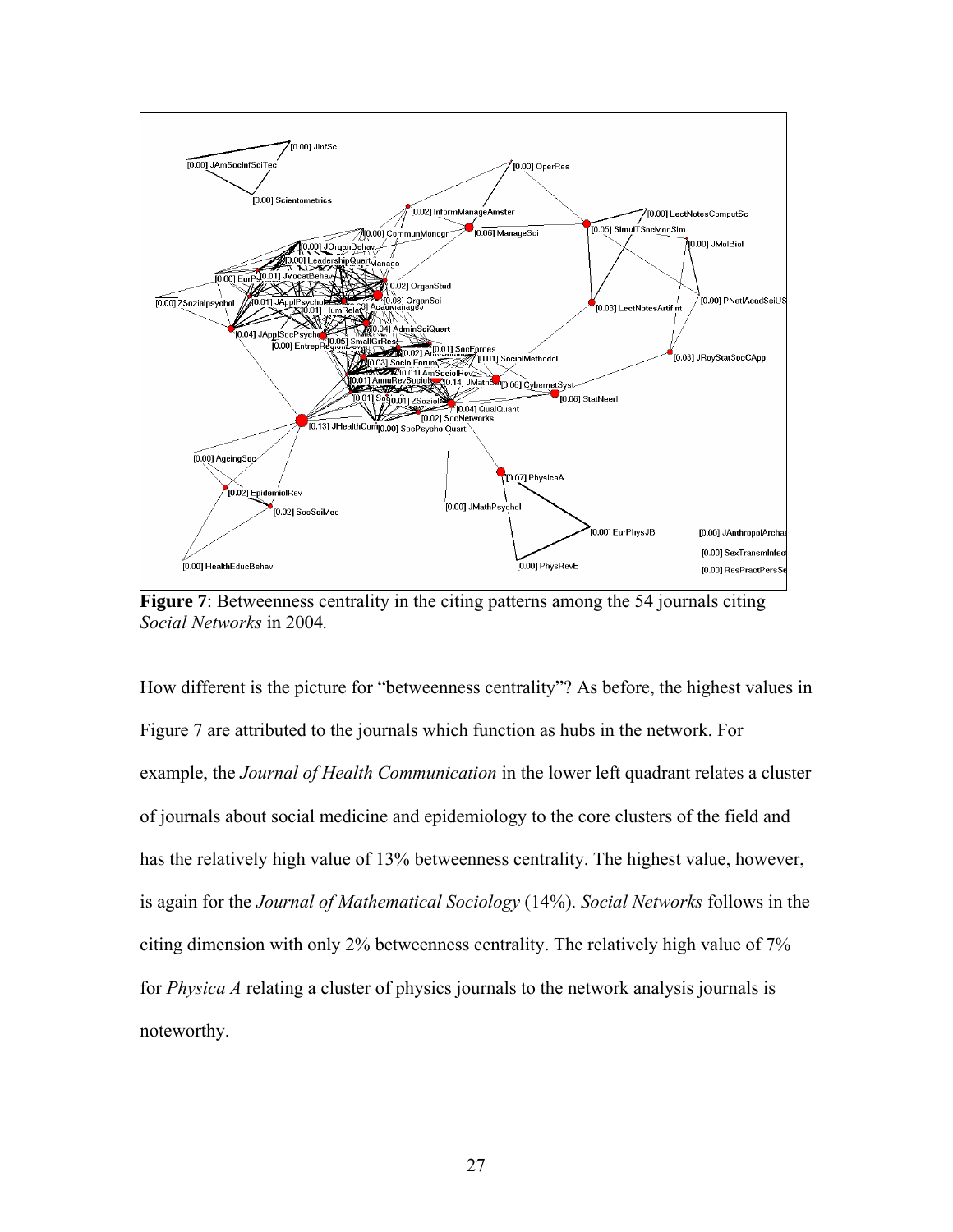In summary Figures 6 and 7 confirm that "betweenness centrality" can be considered as an indicator of "interdisciplinarity," while the hypothesis that one can use "closeness centrality" as an indicator of "multidisciplinarity" has to be discarded. The journals with high values on "betweenness centrality" in the citing dimensions are those in which authors draw on different litteratures for their citations. These combinations can find their origin in the substantive or the mathematical character of the communications. Journals that are more deeply embedded in a disciplinary cluster tend to show very low values on the betweenness indicator.

| Centrality         | Cited               | $H/H_{max}$<br>$H_{\text{max}}$ | Citing              | $H_{\text{max}}$ |
|--------------------|---------------------|---------------------------------|---------------------|------------------|
| Degree             | 5.18 bits           | $10.0\%$                        | $5.29 \text{ bits}$ | $8.0\%$          |
| <b>Betweenness</b> | $4.11 \text{ bits}$ | 28.6%                           | 4.65 bits           | $19.1\%$         |
| Closeness          | $5.36 \text{ bits}$ | $6.9\%$                         | $5.59 \text{ bits}$ | 2.9%             |

**Table 7**: Uncertainty in the distribution of the three centrality measures and the reduction of maximum entropy.

In Table 7, entropy statistics is used to show the different shapes of the distributions in the three measures of centrality (Theil, 1972; Leydesdorff, 1995). The reduction of uncertainty in the distribution (when compared with the maximal uncertainty) is 28.6% in the cited dimension and 19.1% in the citing dimension for the "betweenness centrality" measure, while it is only 6.9% and 2.9%, respectively, in the case of "closeness centrality." Thus, the measure of "betweenness centrality" is specific and therefore discriminatory for specific journals, much more than the measure of "closeness centrality." The specificity of "betweenness centrality" is a consequence of its local character and the normalization implied by using the vector space. Table 8 shows the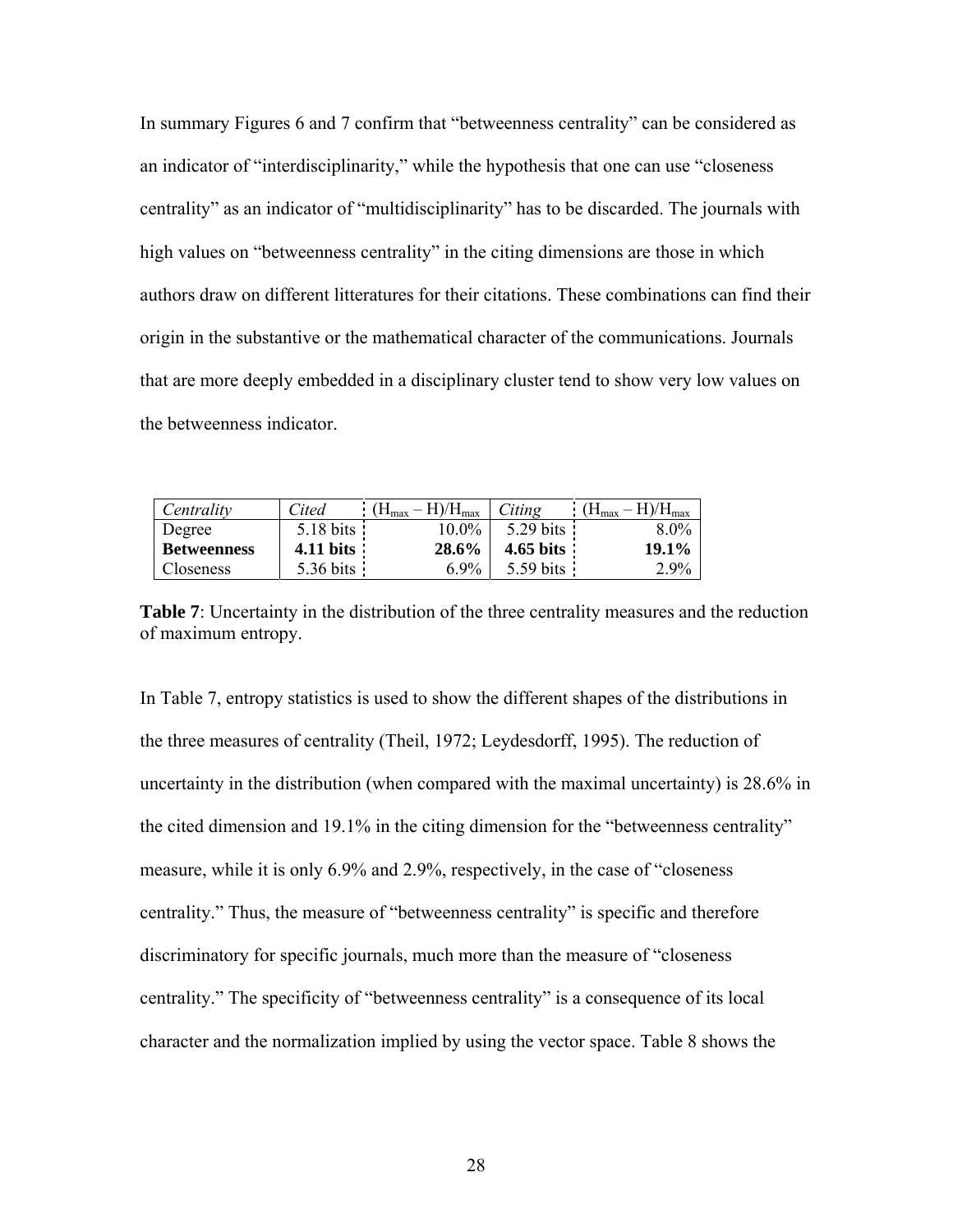same information in terms of the skewness and kurtosis of these distributions.<sup>2</sup>

|                    | N                | <b>Skewness</b> |               |           |               | <b>Kurtosis</b> |  |
|--------------------|------------------|-----------------|---------------|-----------|---------------|-----------------|--|
|                    | <b>Statistic</b> | Statistic       | Std.<br>Error | Statistic | Std.<br>Error |                 |  |
| Degree             | 54               | .301            | .325          | $-1.131$  | .639          |                 |  |
| <b>Betweenness</b> | 54               | 3.073           | .325          | 11.255    | .639          |                 |  |
| Closeness          | 54               | $-.808$         | .325          | $-.765$   | .639          |                 |  |

**Table 8**: Descriptive statistics of the skewness and kurtosis in the distributions of the three centrality measures in the vector space.

## **6.3 Larger and smaller sets: domain dependency**

 $\overline{a}$ 

Of the 54 journals citing *Social Networks* in 2004, 40 are included in the *Social Sciences Citation Index*. Figure 8 shows that the major interface in this citation impact environment of *Social Networks* is between sociological journals in the top part of the screen and organization  $\&$  management science in the lower half. At this interface, however, *Social Networks* shares its interdisciplinary position with other journals which maintain this relationship in their aggregated being-cited patterns. It is surpassed on the betweenness indicator by the *Annual Review of Sociology* and the *Academy of* 

<span id="page-28-0"></span><sup>&</sup>lt;sup>2</sup> *Skewness* is a measure of the asymmetry of a distribution. The normal distribution is symmetric and has a skewness value of zero. A distribution with a significant positive skewness has a long right tail. A distribution with a significant negative skewness has a long left tail. As a rough guide, a skewness value more than twice its standard error is taken to indicate a departure from symmetry. *Kurtosis* is a measure of the extent to which observations cluster around a central point. For a normal distribution, the value of the kurtosis statistic is 0. Positive kurtosis indicates that the observations cluster more and have longer tails than those in the normal distribution and negative kurtosis indicates the observations cluster less and have shorter tails. (Source: SPSS 13.0, Helpfile.)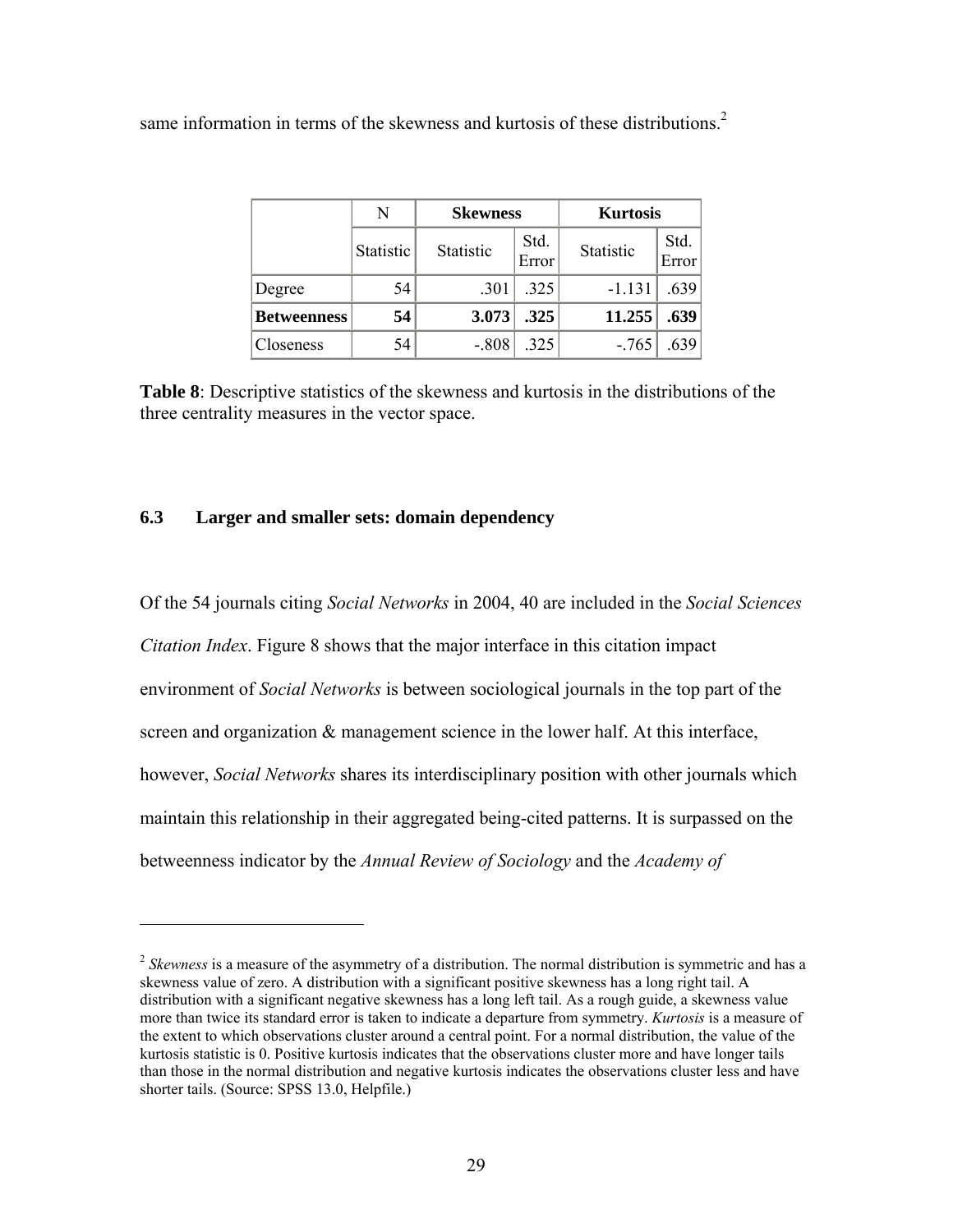*Management Journal.* The reason for this lower value on betweenness is the absence of a statistics and computer science cluster in this database. Thus, the interdisciplinarity of *Social Networks* is reduced to 5% in this citation environment.



**Figure 8**: Betweenness Centrality among the 40 journals in the citation environment of *Social Networks* using exclusively the *Social Sciences Citation Index* as a database  $(cosine \ge 0.2)$ .

In other words, the interdisciplinarity of a journal is relative to the set of journals used for the assessment. Like citation impact, the indicator can only be properly defined with reference to a given citation environment. In the environment of each journal or group of journals, the specific function of "interdisciplinarity" is expected to be different.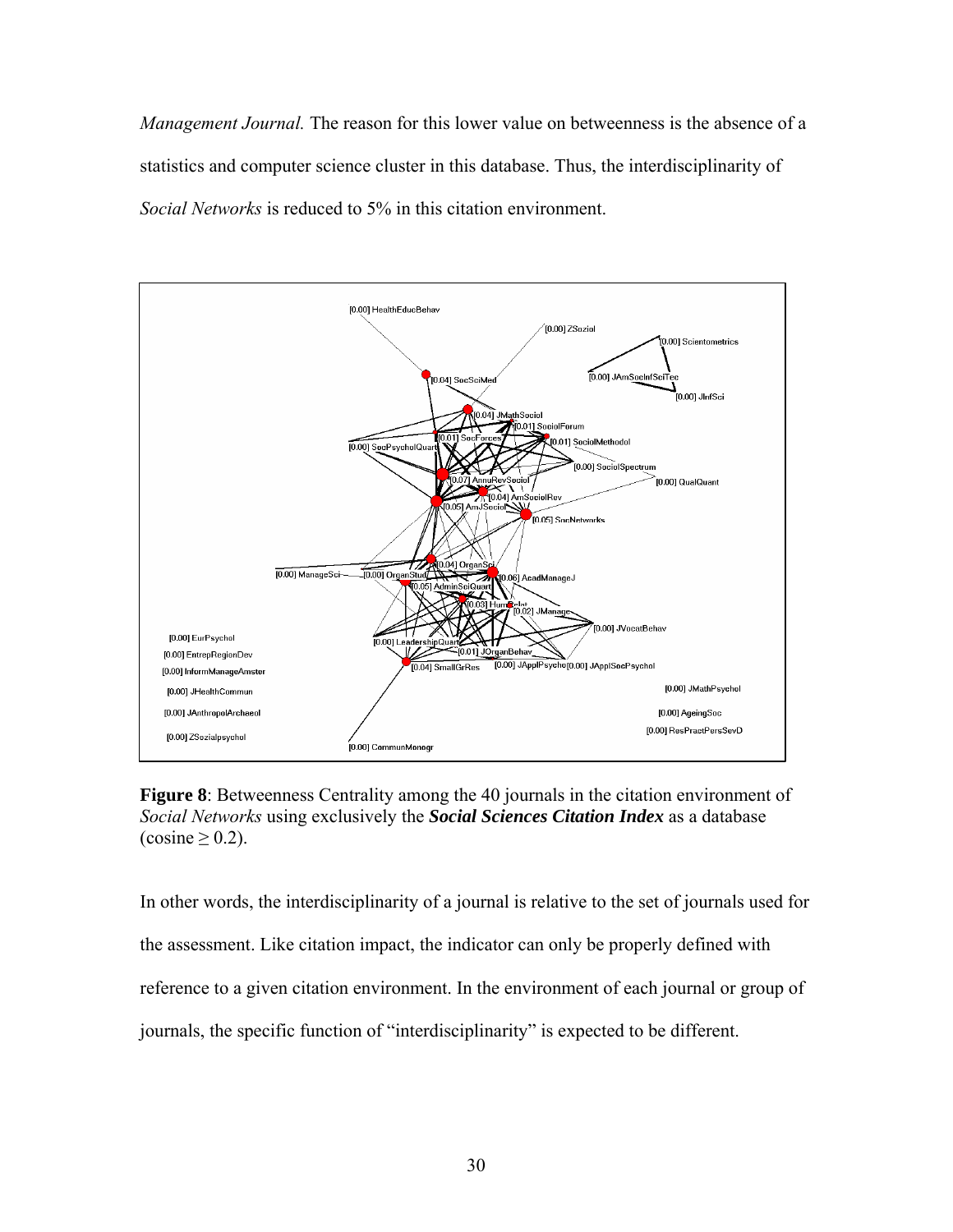In summary, the findings are: 1) betweenness centrality is extremely effective as a measure of "interdisciplinarity"; and 2) closeness centrality fails as a measure of "multidisciplinarity." Betweenness centrality as a measure of "interdisciplinarity" both improves and changes as it is applied to sets that are more and more coherently defined. Closeness centrality, however, fails at all levels as a measure of "multidisciplinarity."

## **7. Further tests and applications**

In this section, the betweenness centrality measure in the vector space is applied to three more cases. First, *Scientometrics* is used as a seed journal in order to demonstrate that the high value for betweenness centrality in the previous case (of *Social Networks*) was not a consequence of choosing the journal as a seed journal. One can expect the seed journal to have a high degree centrality—although not necessarily the highest—in its own citation environment, but the normalization using the cosine precisely corrects for the effect of degree centrality on betweenness centrality in the vector space.

In the other two cases, I return to policy applications by focusing on biotechnology and nanotechnology. In the case of biotechnology, a cluster of journals has been formed during the past two decades. Within this cluster some journals on the technological side are more "interdisciplinary" than others in terms of the proposed measure. In the case of nanotechnology, the set has not yet crystallized. However, the betweenness measure highlights the journals at the interface which are most central to the emerging field of nanoscience and nanotechnology.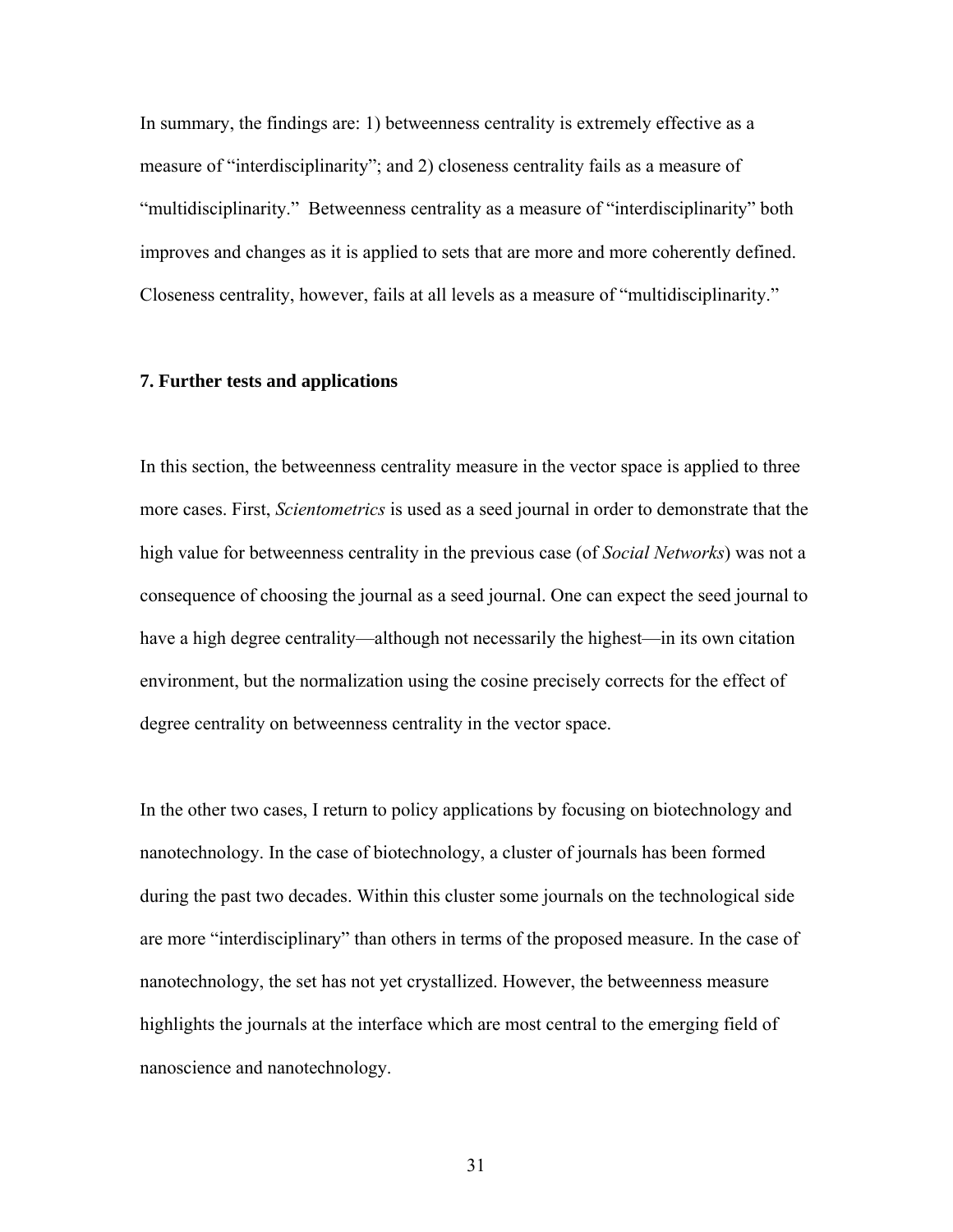## **7.1** *Scientometrics*

Let us consider *Scientometrics* as a seed journal and generate the set of 54 journals which cited this journal more than once in the aggregate during 2004. Using the proposed indicator, Figure 9 was generated among the 30 of these 54 journals which form a graph together above the level of cosine  $\geq 0.2$ . The fact that the other 24 journals are not related to the core set at this level illustrates the incidental citation relations which *Scientometrics* as a journal maintains with various disciplines. Two of these groups of journals are visible in Figure 9 because they are related among themselves.



**Figure 9**: Betweenness centrality in the citation environment of *Scientometrics* in 2004  $(cosine \ge 0.2)$ .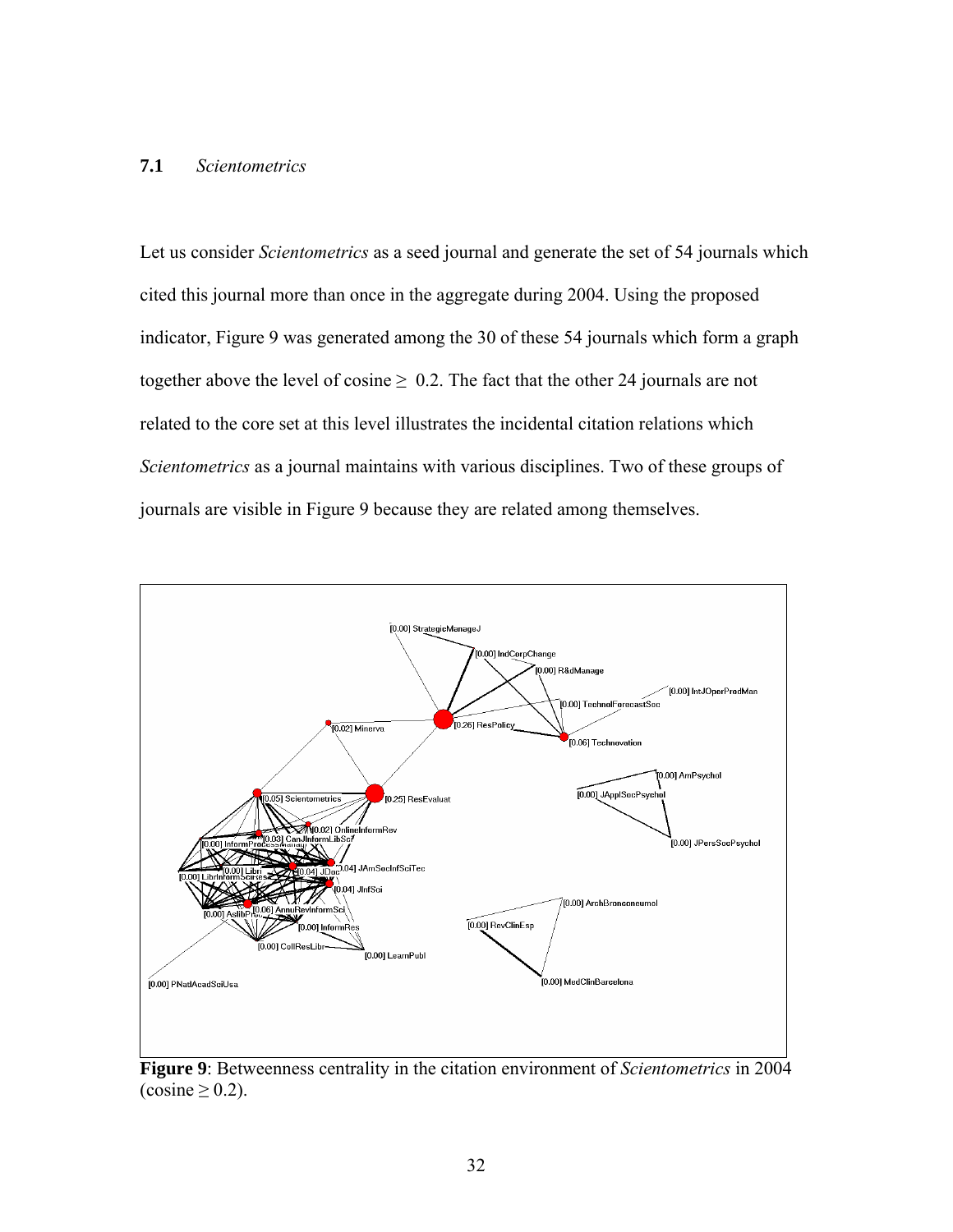Although *Scientometrics* scores with a betweenness centrality of 5% above the other information science journals, *Research Policy* (26%) and *Research Evaluation* (25%) are the two interdisciplinary journals in this environment. The other journals are embedded in disciplinary clusters.

## **7.2** *Biotechnology and Bioengineering*

For the field of *Biotechnology and Bioengineering* I used the core journal of this field with this same name. This journals was cited in 2004 by 633 journals, of which 16 contributed to its citation environment to the extent of more than one percent of its total citation rate (11,652). Figure 10 shows the local citation impacts of these journals (He  $\&$ Pao, 1986; Leydesdorff & Cozzens, 1993). The journal is central to a cluster of biotechnology journals. Its ISI-impact factor is 2.216.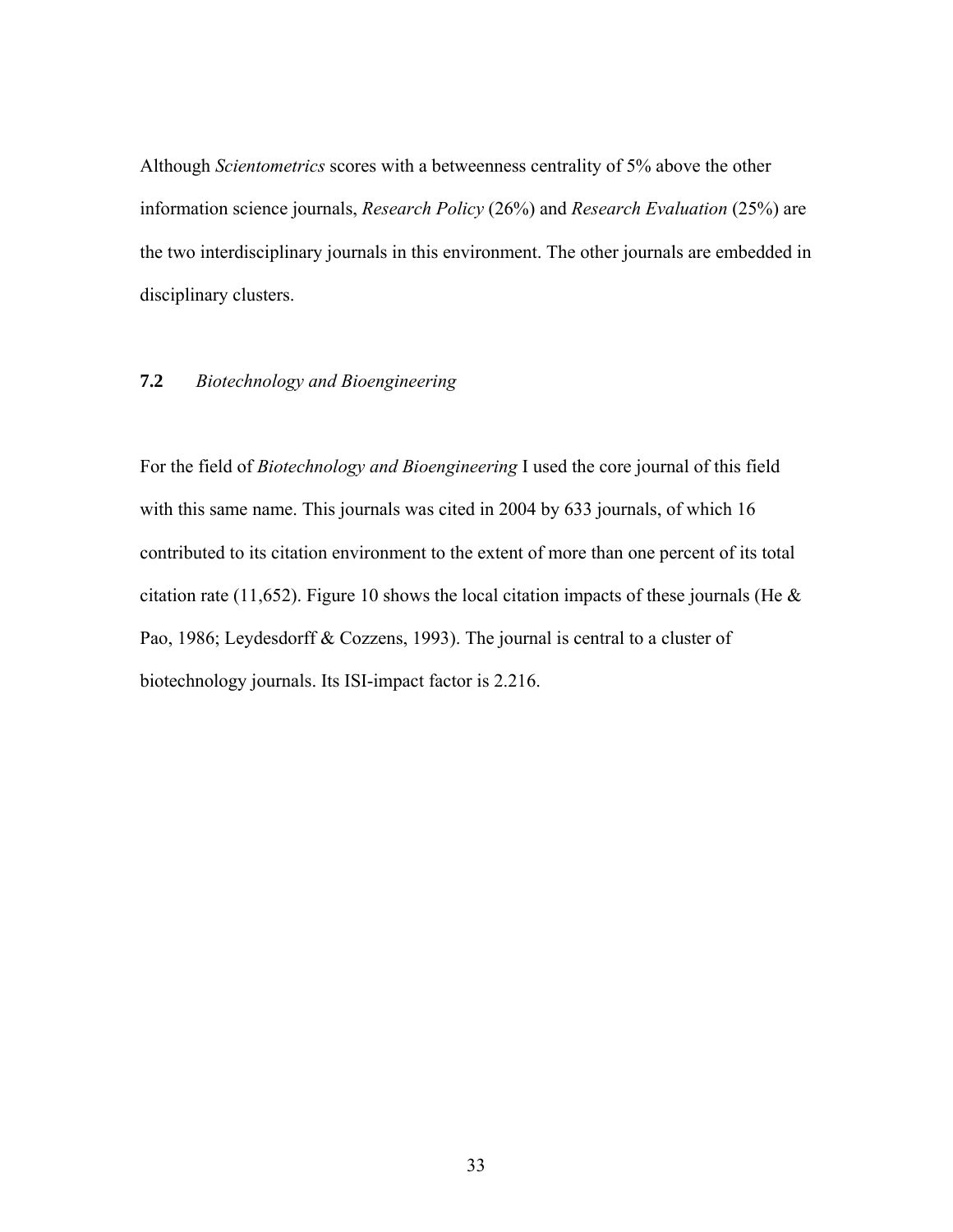

**Figure 10**: Citation impact environment of *Biotechnology and Bioengineering* in 2004 (threshold 1%; cosine  $\geq$  0.2)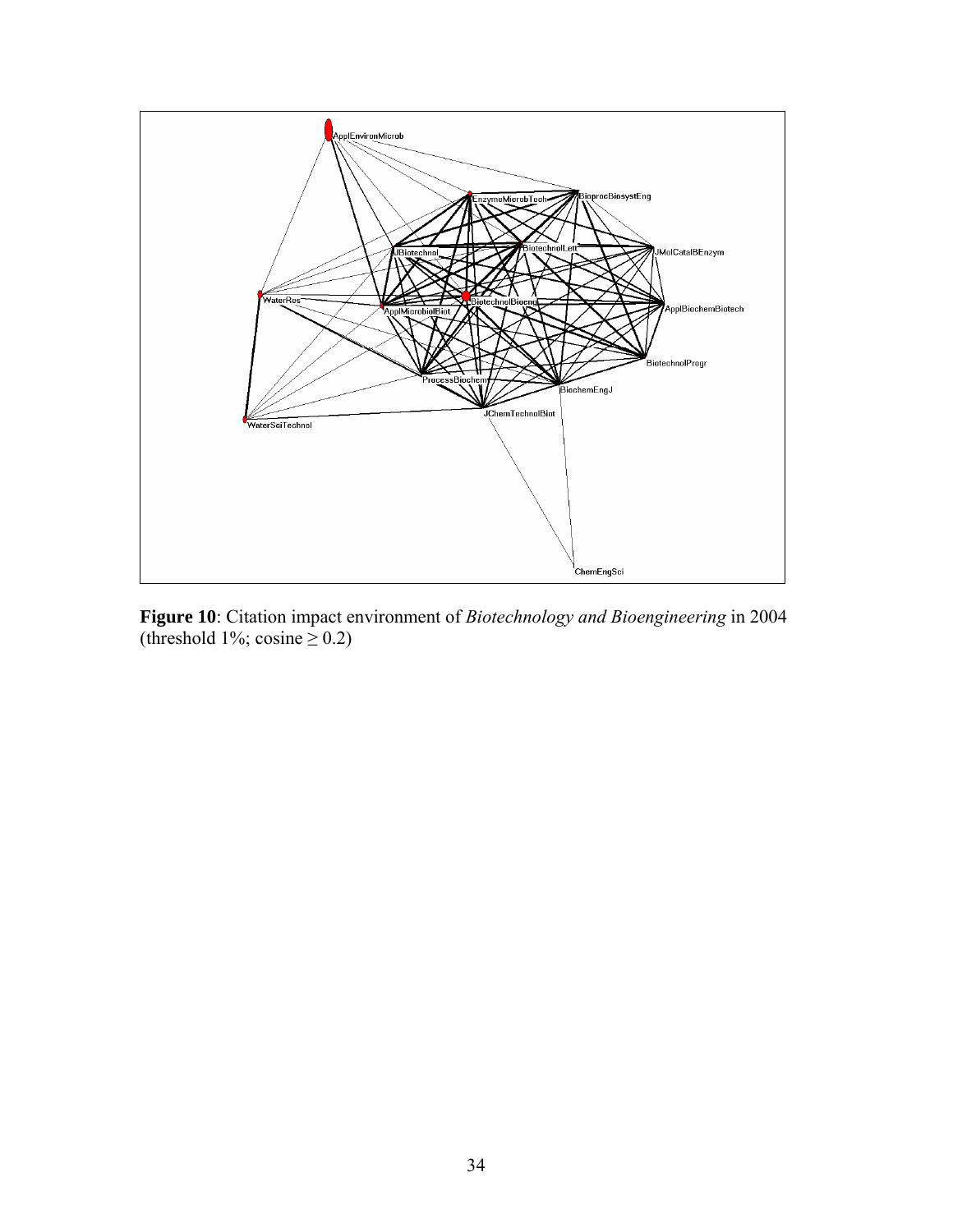

**Figure 11**: Betweenness centrality of 16 journals citing *Biotechnology and Bioengineering* in 2004 (threshold 1%, cosine  $\geq$  0.2).

Figure 11 shows that the betweenness centrality is not distributed equally among the cluster of journals which form the central group. The *Journal of Chemical Technology and Biotechnology* has a betweenness centrality of 8%, while *Biotechnology and Bioengineering* has a position on the geodesics among the other journals in only 3% of the possible ones. The *Biochemical Engineering Journal* is second on this indicator with a value of 6%. Thus, the focus of the interdisciplinary development of biotechnology is to be found on the engineering side of the field.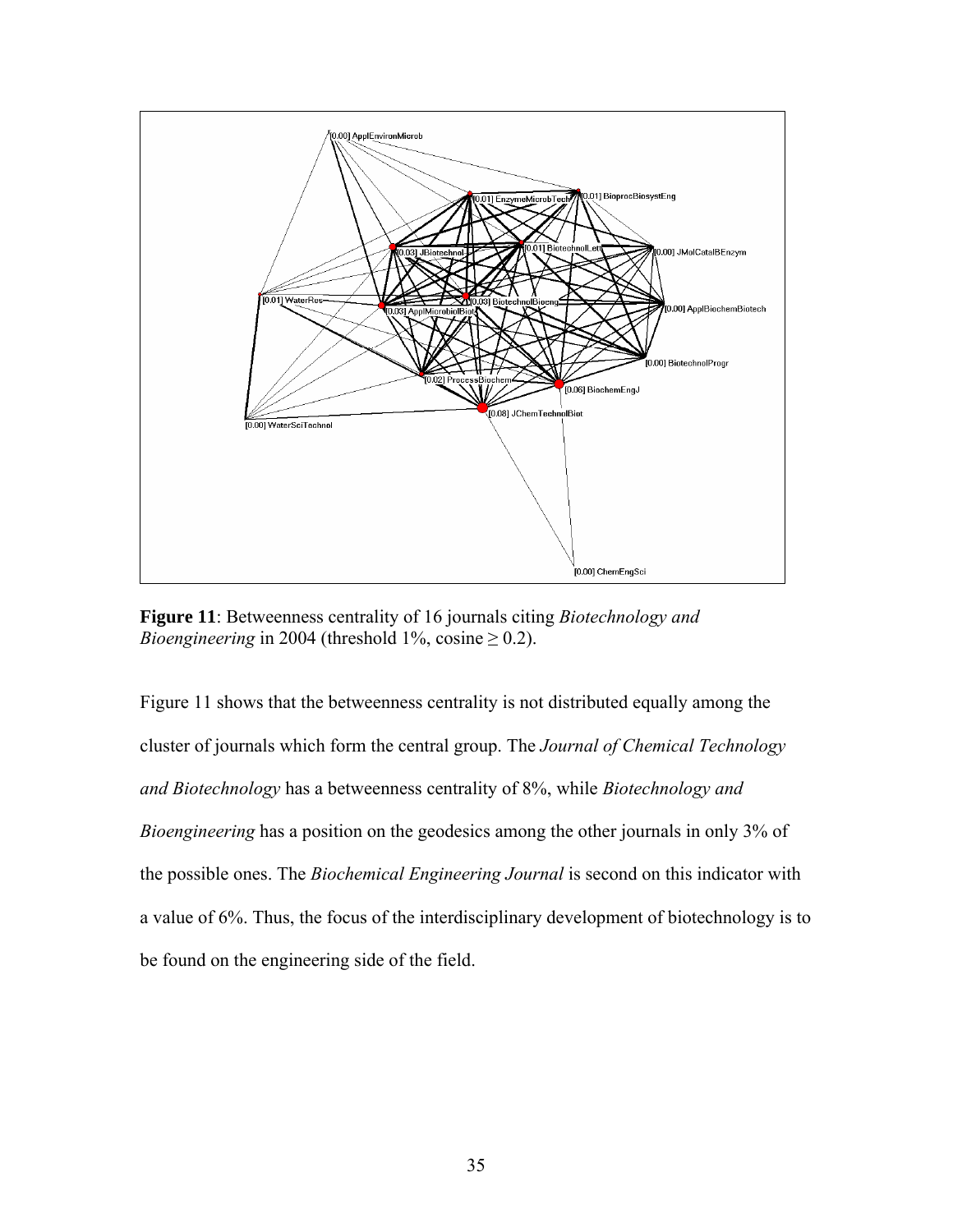## **7.3** *Nano Letters*

Three hundred and five journals constitute the citation environment of *Nano Letters,* which can be considered as a leading journal in the field of nanoscience and nanotechnology (Zhou & Leydesdorff, 2006). *Nano Letters* has an impact factor of 8.449. However, Figure 12 shows that the local citation impact among the 17 journals that cite *Nano Letters* to the extent of more than 1% of its total number of citations (7,349) is modest at best. The journal is embedded in an ecology of journals which include major physics and chemistry journals with considerably higher citation rates in this environment.



**Figure 12**: Citation impact of 17 journals in the environment of *Nano Letters* 2004 (threshold 1%; cosine  $\geq$  0.2).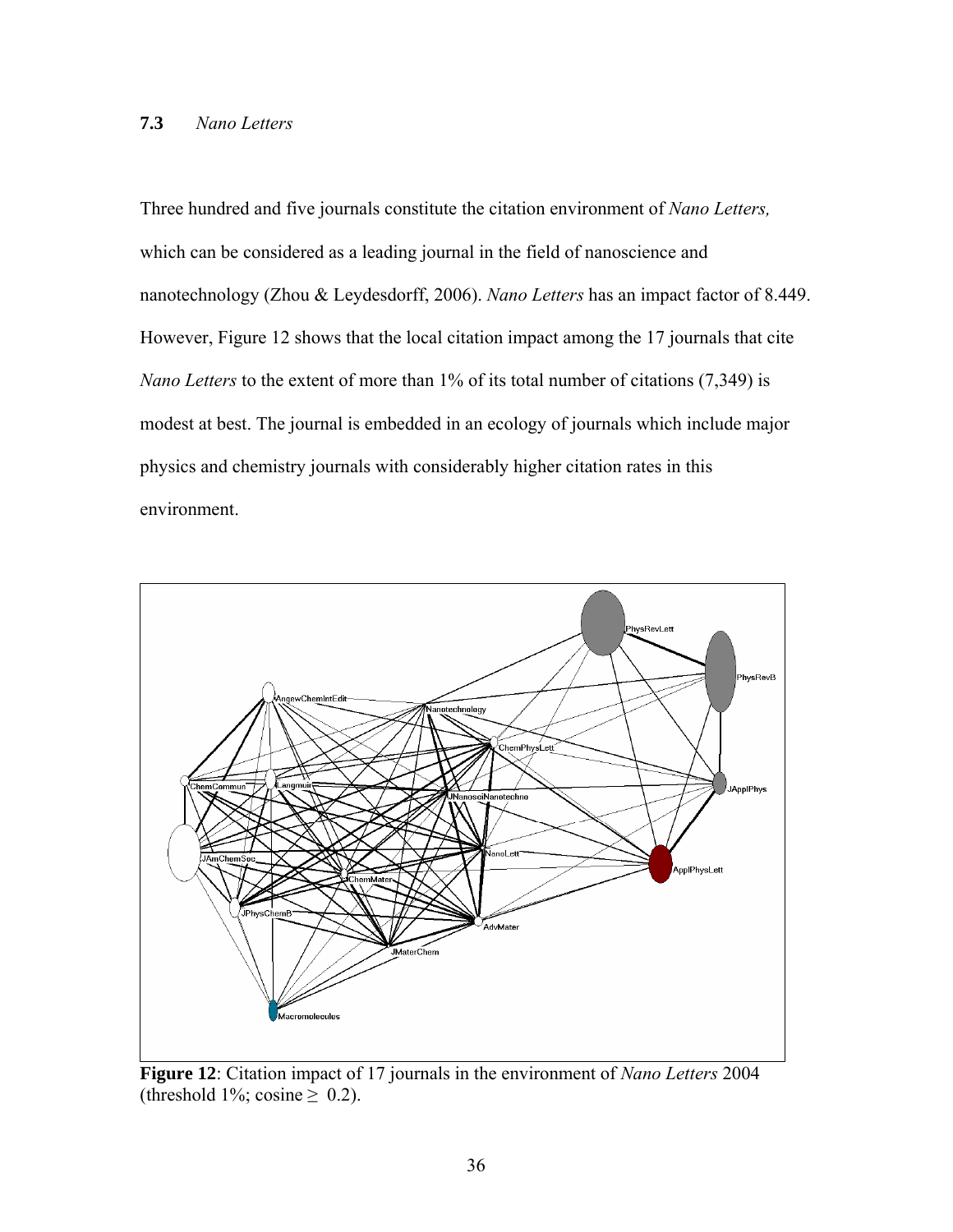

**Figure 13**: Betweenness centrality of 17 journals in the citation impact environment of *Nano Letters* 2004.

The betweenness centrality measure shows that *Nano Letters* belongs to a group of journals with an interdisciplinary position between the surrounding chemics and physics journals. However, in terms of betweenness centrality the *Journal of Nanoscience and Nanotechnology* has a higher value (7%) than *Nano Letters* (4%) despite its much lower impact factor (2.017) and total citation rate (489). Figure 13 shows the interdisciplinary interface of nano-science journals in terms of the sizes of the nodes.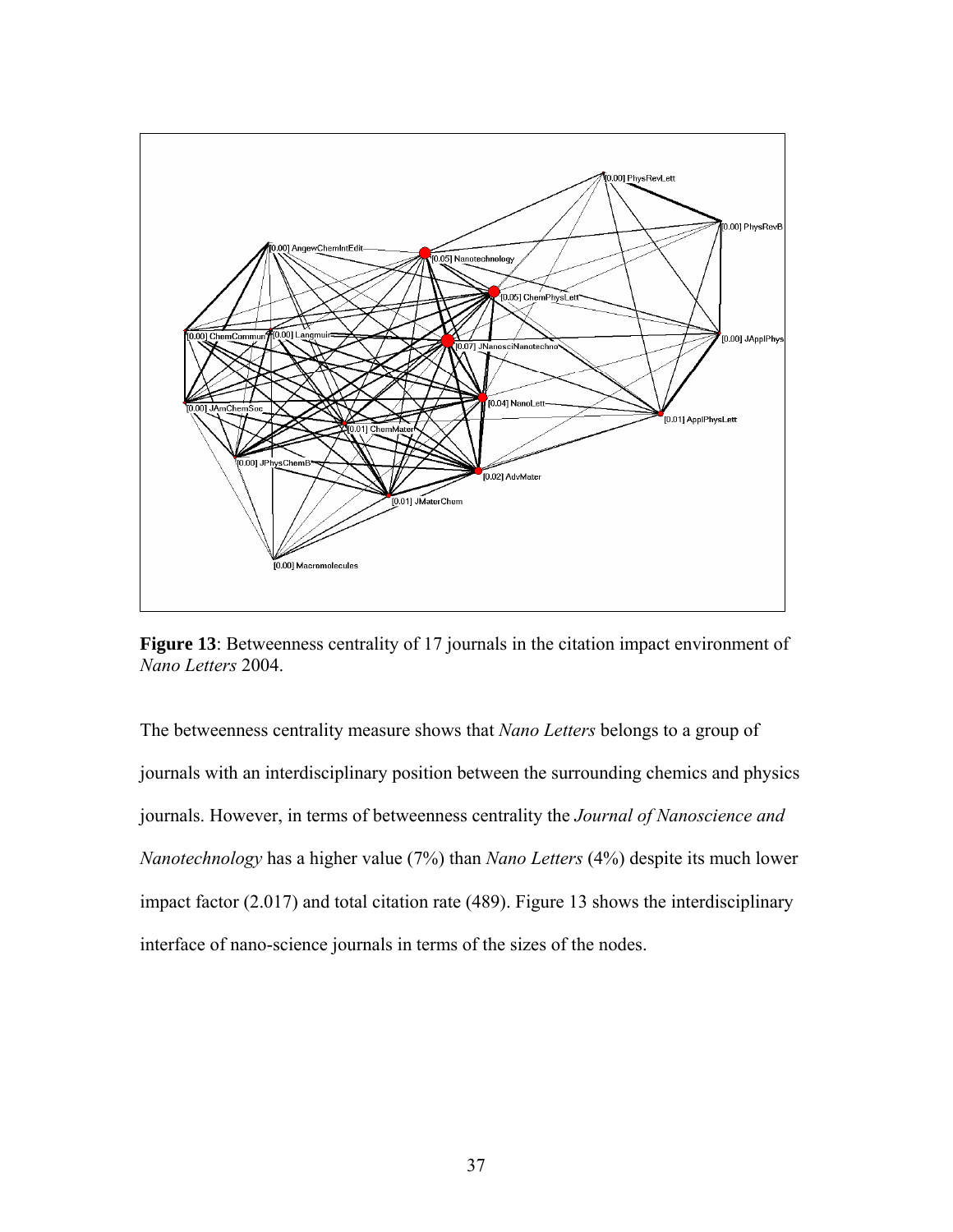#### **8. Conclusions**

The finding of betweenness centrality as a possible indicator of interdisciplinarity was originally a serendipitous result of my work on journal mapping. The conclusion that an unambiguous classification of the journal sets in terms of their aggregated citation patterns is impossible because of the multi-dimensionality of the space and the fuzziness of important delineations (Bensman, 2001; Leydesdorff, 2006) led me to consider the input information for drawing maps from the perspective of any of the journals included in the *Science Citation Index* online (at<http://www.leydesdorff.net/jcr04>) so that the user can draw maps using Pajek or a similar visualization program (Leydesdorff, forthcomingb). One can use the same files and pictures for mapping the betweenness of the interdisciplinary journals by choosing the option of this indicator for the visualization. In addition to visualizing the nodes in proportion to their respective values on this vector, Pajek provides the quantitative information about the vector values.

I should once more emphasize that the betweenness centrality in the vector space is computed on a matrix completely different from that used for the computation of centrality in the multidimensional data space. The latter measures are computed from the asymmetrical citation matrix among the journals and indicate the degree of centrality of journals in the cited dimension. The measure for "interdisciplinarity" suggested here, however, is based on the symmetrical cosine matrix which was constructed on the basis of the cosines among these vectors. This normalization has the advantage of controling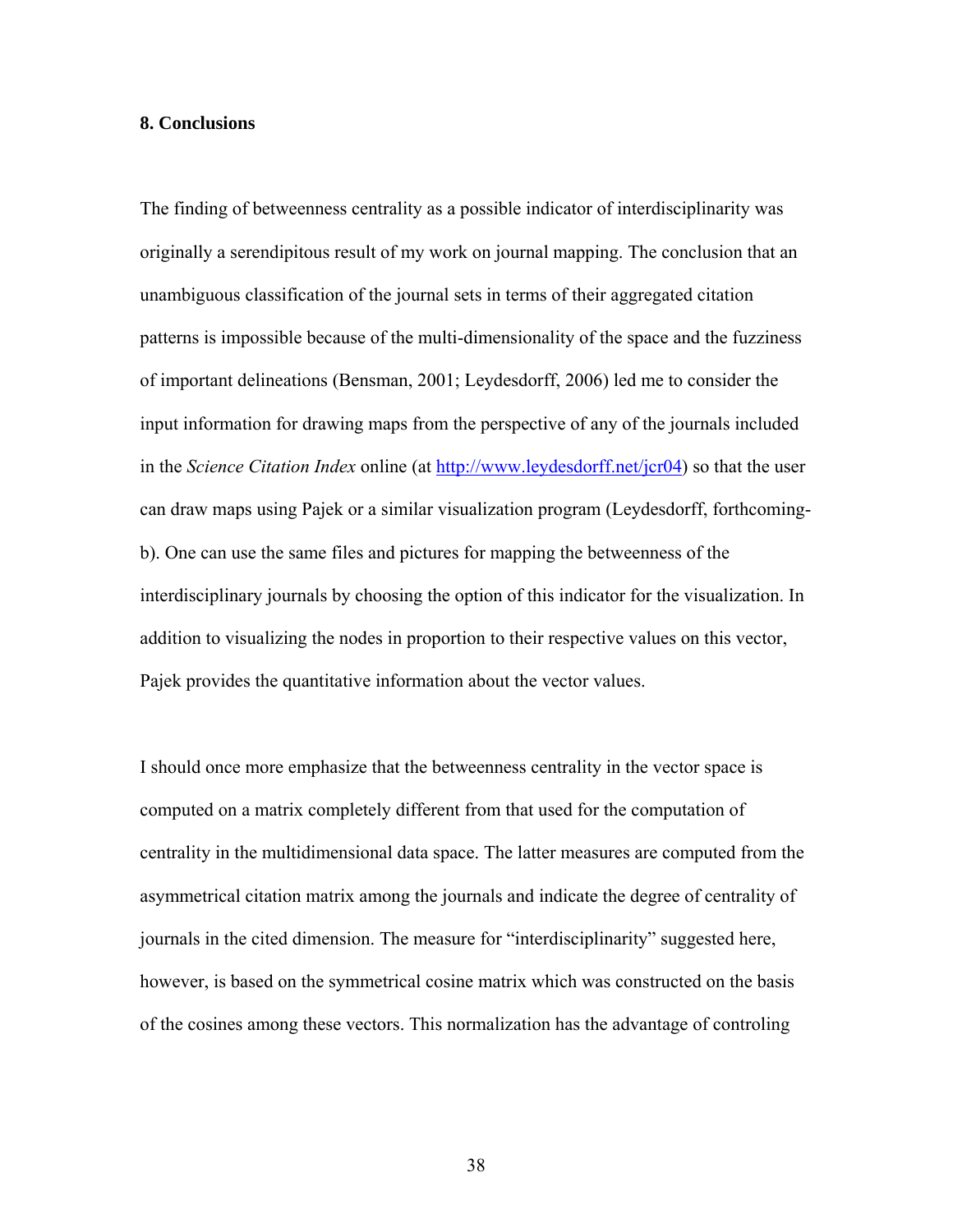for the absolute size of a journal and its consequently higher probability of degree centrality.

The analogous expectation that "closeness centrality" might provide us with an indicator of "multidisciplinarity" could not be substantiated. In contrast to interdisciplinarity, multidisciplinarity would mean, in my opinion, that a journal prints articles from different disciplinary backgrounds without necessarily integrating them. The *Lecture Notes in Computer Science* are a case in point since this large collection of proceedings is not substantively integrated. The closeness measure, however, remains a global measure which loses its discriminating power in a local context when the specific relations are already tightly knit. At the level of the global set, the problem of the heterogenity among subsets prevails, and therefore conclusions cannot be drawn.

In the specific case of the citation environment of *Social Networks* elaborated in this study, it seemed first in the cited dimension that the choice of the seed journal was decisive for centrality on all three measures. However, in the citing dimension *Social Networks* lost this interdisciplinary position; other journals in the field are primary in the reconstruction of the structure. The restriction to journals included in the *Social Sciences Citation Index* showed that the measure is domain-specific. In further applications, the discriminating power of the betweenness measure could convincingly be shown.

The advantage of the measure is that it can be applied directly to the matrices of cosine values that were brought online at [http://www.leydesdorff.net/jcr04.](http://www.leydesdorff.net/jcr04) One can import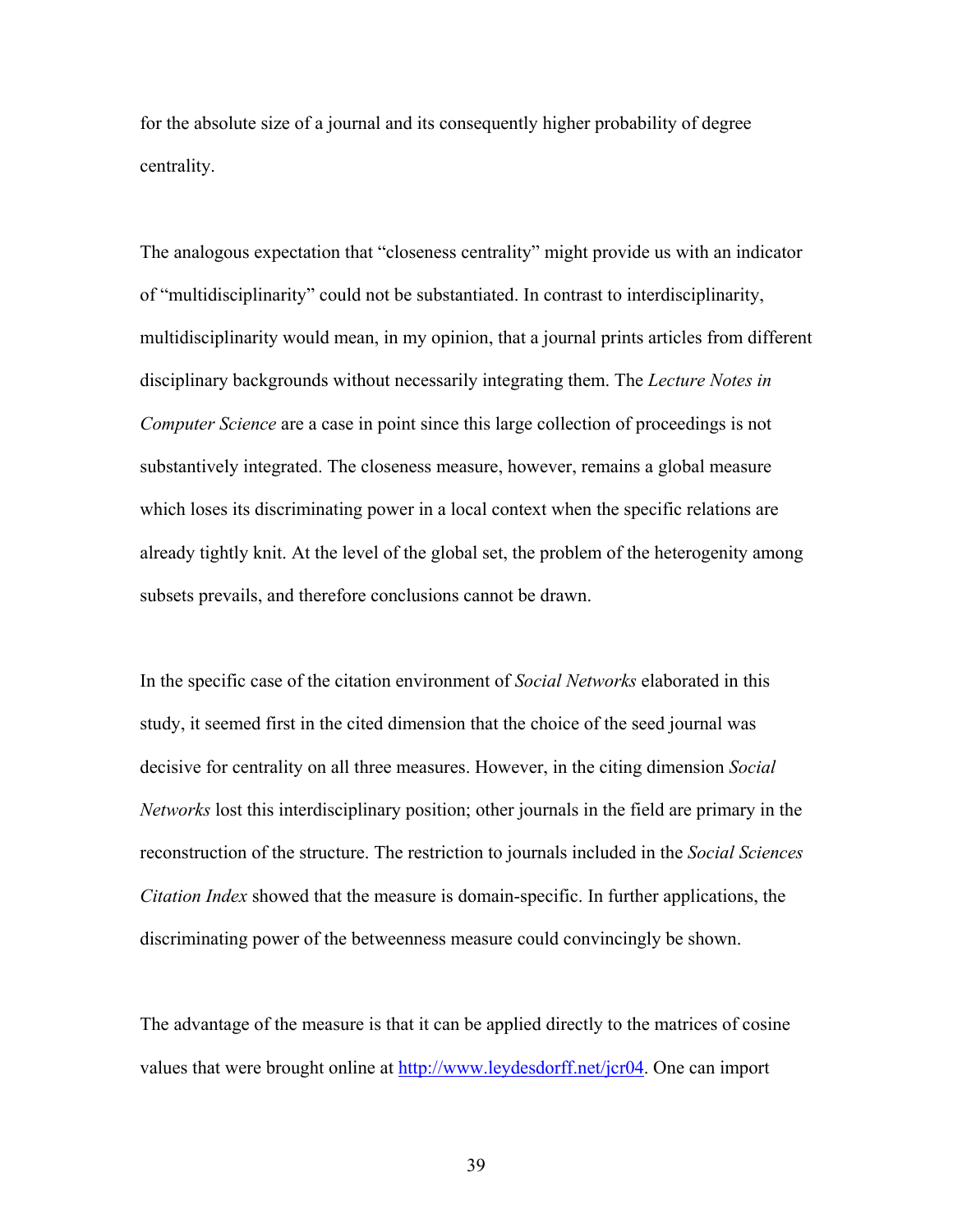these (ASCII) files into Pajek and choose the betweenness centrality option for the measurement and visualization. The value of the threshold in the cosine ( $\geq 0.2$ ) is arbitrary, but sufficiently low to show all important connections. (A threshold has to be set because the cosine between citation patterns of locally related journals will almost never be zero, and the algorithm for betweenness centrality first binarizes the matrix.) I intend to bring the matrices based on the *Journal Citation Reports* 2005 shortly online so that one can study interdisciplinarity using this measure for the most recent data.

## **Acknowledgments**

I am grateful to Janusz Holyst, Diana Lucio Arias, and Ronald Rousseau for comments and suggestions.

## **References**

- Ahlgren, P., Jarneving, B., & Rousseau, R. (2003). Requirement for a Cocitation Similarity Measure, with Special Reference to Pearson's Correlation Coefficient. Journal of the American Society for Information Science and Technology, 54(6), 550-560.
- Bavelas, A. (1948). A mathematical model for group structure. Applied Anthropology, 7, 16-30.
- Bensman, S. J. (2001). Bradford's Law and fuzzy sets: Statistical implications for library analyses. IFLA Journal, 27, 238-246.
- Bensman, S. J. (forthcoming). Garfield and the Impact Factor: The Creation, Utilization, and Validation of a Citation Measure. Annual Review of Information Science and Technology, 42.
- Bonacich, P. (1987). Power and Centrality: A Family of Measures. American Journal of Sociology, 92(5), 1170-1182.
- Borgatti, S. P., Everett, M. G., & Freeman, L. C. (2002). UCINet for Windows: Software for Social Network Analysis. Harvard: Analytic Technologies.
- Burt, R. S. (1982). Toward a Structural Theory of Action. New York, etc.: Academic Press.
- Carpenter, M. P., & Narin, F. (1973). Clustering of Scientific Journals. Journal of the American Society for Information Science, 24, 425-436.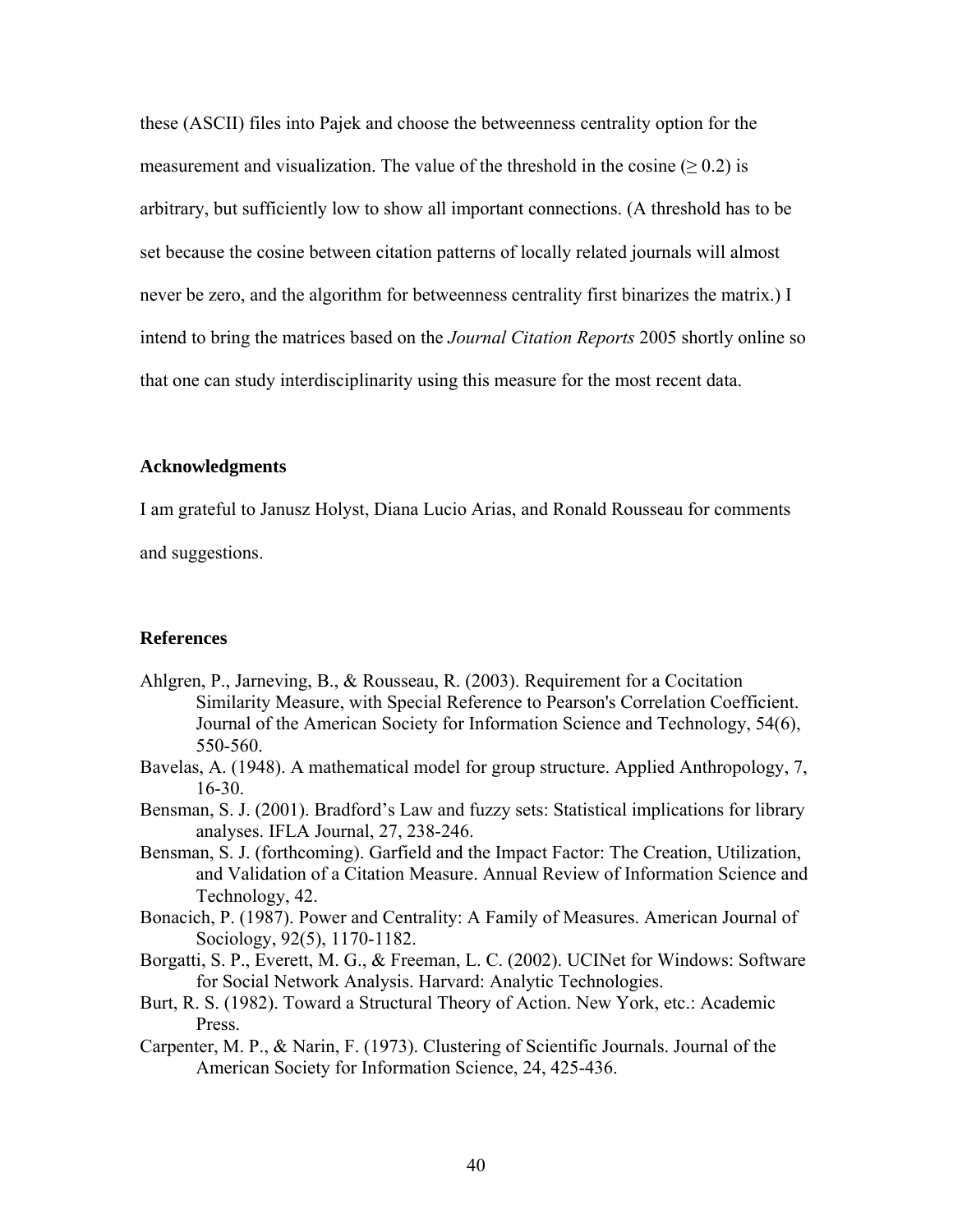- Caswill, C. (2006). Research Funding Organisations in Context: Institutional Learning and Stubborn Variety. Paper presented at the XVI<sup>th</sup> World Congress of Sociology, Durban, 23-29 July 2006.
- Chen, C. (2006). CiteSpace II: Detecting and Visualizing Emerging Trends and Transient Patterns in Scientific Literature. Journal of the American Society for Information Science and Technology, 57(3), 359-377.
- De Nooy, W., Mrvar, A., & Batagelj, V. (2005). Exploratory Social Network Analysis with Pajek. New York: Cambridge University Press.
- Doreian, P., & Fararo, T. J. (1985). Structural Equivalence in a Journal Network. Journal of the American Society for Information Science, 36, 28-37.
- Farrall, K. (2005). Web Graph Analysis in Perspective: Description and Evaluation in terms of Krippendorff's Conceptual Framework for Content Analysis (version 1.0); Retrieved on 7 May 2006 from

http://farrall.org/papers/webgraph\_as\_content.html#between.

- Freeman, L. C. (1977). A Set of Measures of Centrality Based on Betweenness. Sociometry, 40(1), 35-41.
- Freeman, L. C. (1978/1979). Centrality in Social Networks. Conceptual Clarification. Social Networks, 1, 215-239.
- Garfield, E. (1972). Citation Analysis as a Tool in Journal Evaluation. Science 178(Number 4060), 471-479.
- Garfield, E. (1998). The Multiple Meanings of Impact Factors. Journal of the American Society for Information Science, 49(8), 768.
- Garfield, E., & Sher, I. H. (1963). New factors in the evaluation of scientific literature through citation indexing. American Documentation, 14, 195-201.
- Gilbert, G. N. (1977). Referencing as persuasion. Social Studies of Science, 7, 113-122.
- Hanneman, R. A., & Riddle, M. (2005). Introduction to social network methods. Riverside, CA: University of California, Riverside; retrieved on 24 August 2006 from <http://faculty.ucr.edu/~hanneman/nettext/> .
- He, C., & Pao, M. L. (1986). A Discipline-Specific Journal Selection Algorithm. Information Processing & Management, 22(5), 405-416.
- Hirst, G. (1978). Discipline Impact Factors: A Method for Determining Core Journal Lists. Journal of the American Society for Information Science, 29, 171-172.
- Jones, W. P., & Furnas, G. W. (1987). Pictures of Relevance: A Geometric Analysis of Similarity Measures. Journal of the American Society for Information Science, 36(6), 420-442.
- Klein, J. T. (1990). Interdisciplinarity: History, Theory, & Practice. Detroit: Wayne State University Press.
- Lewison, G., & Cunningham, P. (1988). The Use of Bibliometrics in the Evaluation of Community Biotechnology Programmes. In A. F. J. Van Raan (Ed.), Handbook of Quantitative Studies of Science and Technology. Amsterdam (pp. 99-114.). Amsterdam: Elsevier.
- Leydesdorff, L. (1986). The Development of Frames of References. Scientometrics 9, 103-125.
- Leydesdorff, L. (1994). Een Scientometrische Verkenning van de Biotechnologie. Overlegcommissie Verkenningen (OCV), Amsterdam.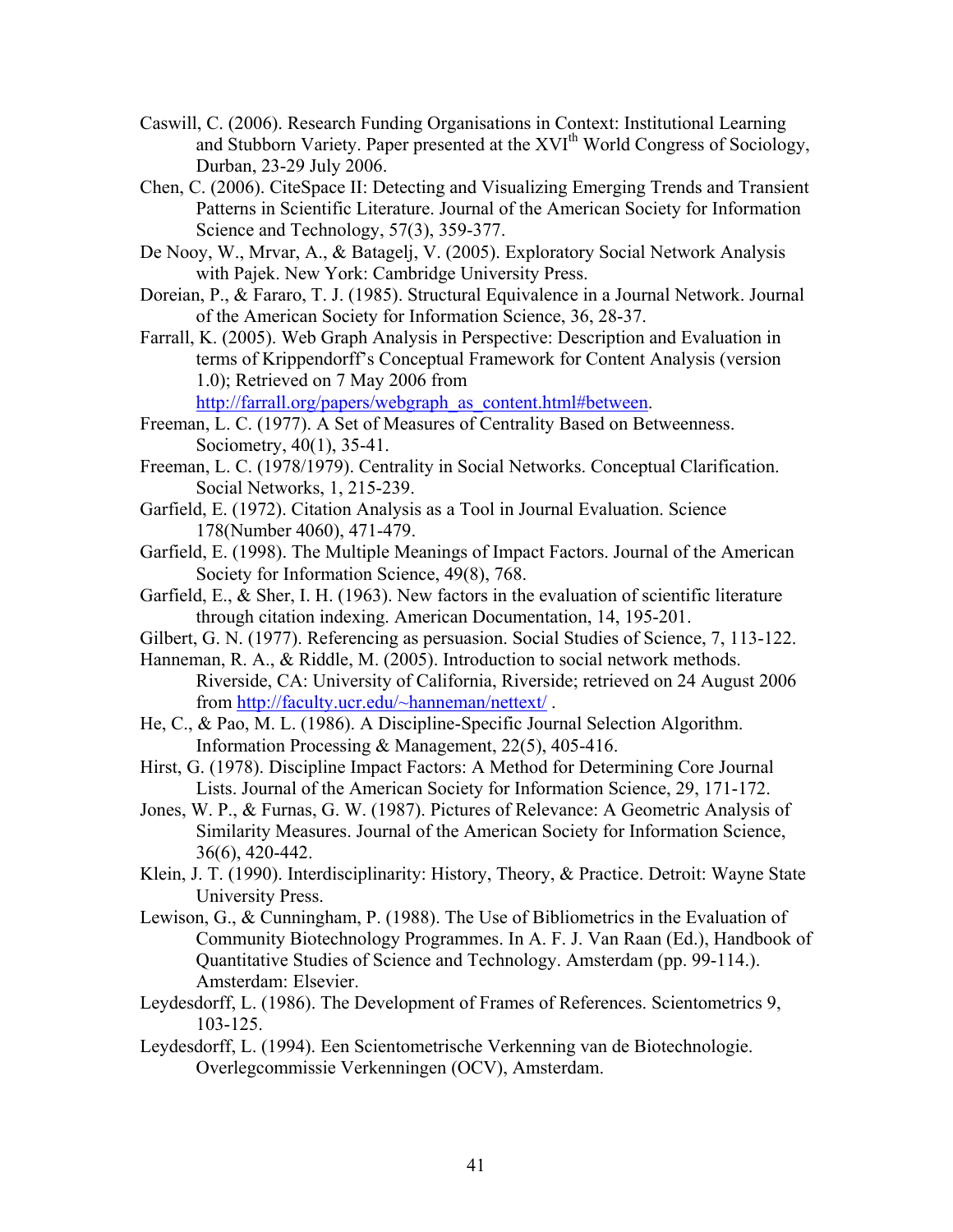Leydesdorff, L. (1995). The Challenge of Scientometrics: the development, measurement, and self-organization of scientific communications. Leiden: DSWO Press, Leiden University; Retrieved on 24 August 2006 from [http://www.universal-](http://www.universal-publishers.com/book.php?method=ISBN&book=1581126816)

[publishers.com/book.php?method=ISBN&book=1581126816.](http://www.universal-publishers.com/book.php?method=ISBN&book=1581126816)

- Leydesdorff, L. (2002). Dynamic and Evolutionary Updates of Classificatory Schemes in Scientific Journal Structures. Journal of the American Society for Information Science and Technology, 53(12), 987-994.
- Leydesdorff, L. (2004). Top-down Decomposition of the *Journal Citation Report* of the Social Science Citation Index: Graph- and factor-analytical approaches. Scientometrics, 60(2), 159-180.
- Leydesdorff, L. (2006). Can Scientific Journals be Classified in terms of Aggregated Journal-Journal Citation Relations using the *Journal Citation Reports*? Journal of the American Society for Information Science & Technology, 57(5), 601-613.
- Leydesdorff, L. (forthcoming-a). Mapping Interdisciplinarity at the Interfaces between the Science Citation Index and the Social Science Citation Index. Scientometrics, In print.
- Leydesdorff, L. (forthcoming-b). Visualization of the Citation Impact Environments of Scientific Journals: An online mapping exercise. Journal of the American Society of Information Science and Technology, In print.
- Leydesdorff, L., & Bensman, S. J. (2006). Classification and Powerlaws: The logarithmic transformation. Journal of the American Society for Information Science and Technology, 57(11), 1470-1486.
- Leydesdorff, L., & Cozzens, S. E. (1993). The Delineation of Specialties in Terms of Journals Using the Dynamic Journal Set of the Science Citation Index. Scientometrics, 26, 133-154.
- Leydesdorff, L., Cozzens, S. E., & Besselaar, P. van den (1994). Tracking Areas of Strategic Importance using Scientometric Journal Mappings. Research Policy, 23, 217-229.
- Linton, J. (2006). Ranking of technology and innovation management journals. Technovation, 26, 285-287.
- Moed, H. F. (2005). Citation Analysis in Research Evaluation. Dordrecht: Springer.
- Moed, H. F., Burger, W. J. M., Frankfort, J. G., & Raan, A. F. J. V. (1985). The Use of Bibliometric Data for the Measurement of University Research Performance,. Research Policy 14, 131-149.
- Monastersky, R. (2005). The Number That's Devouring Science. Chronicle of Higher Education, 52(8), p. A12, 12 October 2005; retrieved on 24 August 2006 from <http://chronicle.com/free/v52/i08/08a01201.htm>.
- Morillo, F., Bordons, M., & Gómez, I. (2003). Interdisciplinarity in Science: A Tentative Typology of Disciplines and Research Areas. Journal of the American Society for Information Science and Technology, 54(13), 1237-1249.
- Narin, F. (1976). Evaluative Bibliometrics: The Use of Publication and Citation Analysis in the Evaluation of Scientific Activity. Washington, DC: National Science Foundation.
- Narin, F., Carpenter, M., & Berlt, N. C. (1972). Interrelationships of Scientific Journals. Journal of the American Society for Information Science, 23, 323-331.